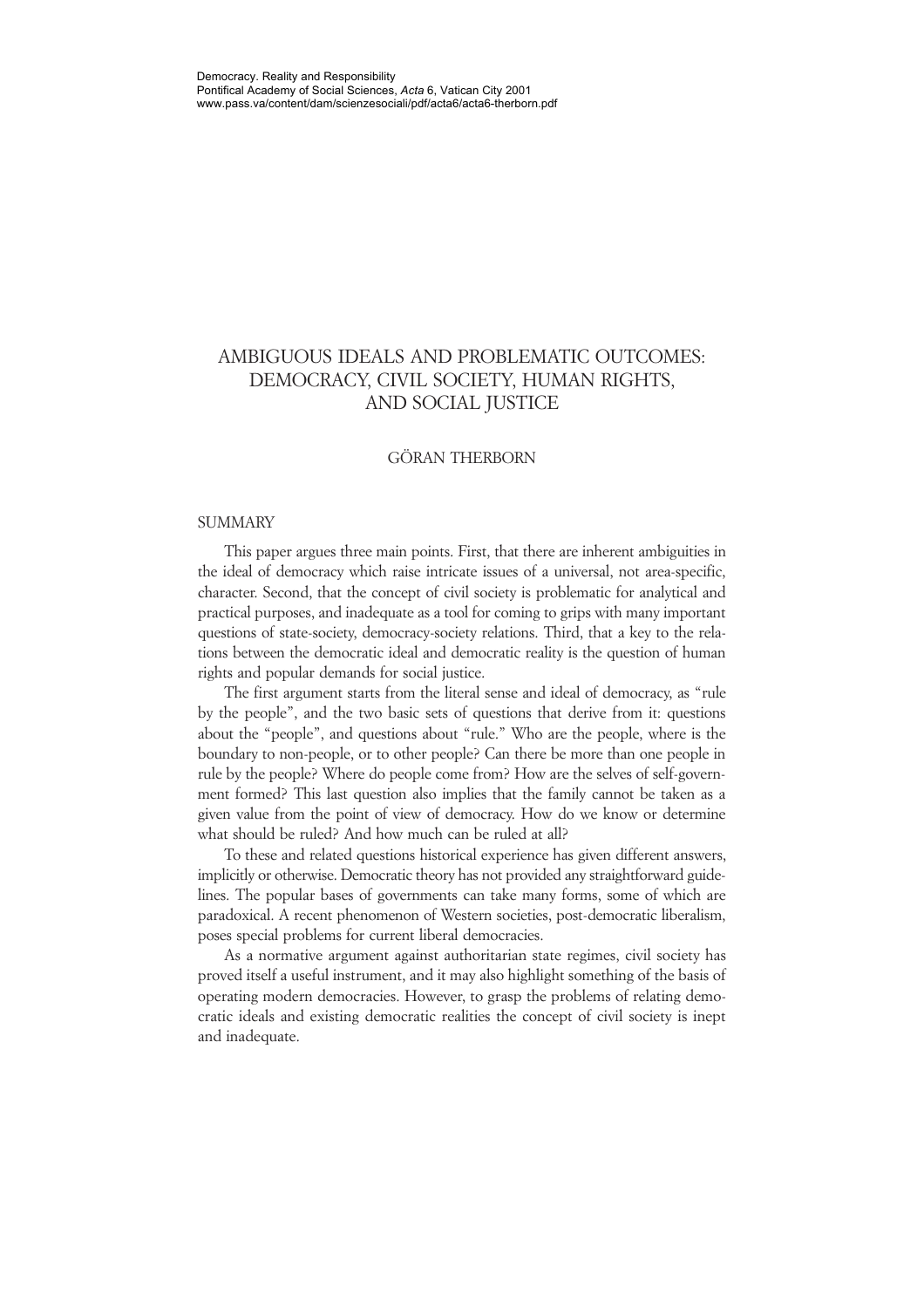The basic structure of current civil society discourse has three fundamental characteristics. Civil society is a normative concept, a concept of goodness, more specifically a concept for a normative opening of a social space. Secondly, it is a separating concept, separating state and society rather than focusing on the inter-relations of the two. Thirdly, civil society is a political concept, conceiving society from the angle of politics, polity, and political power.

Through its procedural normativity and its non-social, non-economic conception of human social relations, current civil society discourse tends to throw into darkness the different resources and cultures of citizens, and their conflicts of interest.

Instead, it is proposed, from the perspective of the relationships between democratic ideals and democratic realities, to look at the social production of citizens, the public sphere as a field of competition and conflict, and at the actual interactions between states, NGOs, and the media in shaping supra-state normative orders.

Lastly, the twentieth-century record of liberal democracies with regard to human rights and social justice is dismal. Democracies have proved capable of massive killings of unarmed human beings, of racist and sexist discrimination, of reproducing poverty and misery on a massive scale. These are outcomes derived from the liberal democratic capacity for the internal and global marginalisation and demonising of enemies. There is little for the better in sight, and the UNDP, UNICEF, and the World Bank now end their social reports of the world in the twentieth century on an almost apocalyptic note.

 In this situation, human rights and popular rule when taken seriously may form the basis of a critical discourse, but hardly of civil society. The possible force of change will be the claims and the movements for social justice of all those currently suffering from the deficits of human rights and democracy.

#### Missing Questions

It is most fitting that the Pontifical Academy of the Social Sciences should have placed the set of issues and questions connected with the relations between the democratic ideal and democratic reality on its agenda. In the two previous discussions on democracy by the Academy the issue was touched upon mainly in terms of specific areas, of very recent democracies generally, and of the Third World in particular. This paper will argue three main points. First, that there are inherent ambiguities in the ideal of democracy, raising intricate issues of a universal, not area-specific, character. Second, the concept of civil society is prob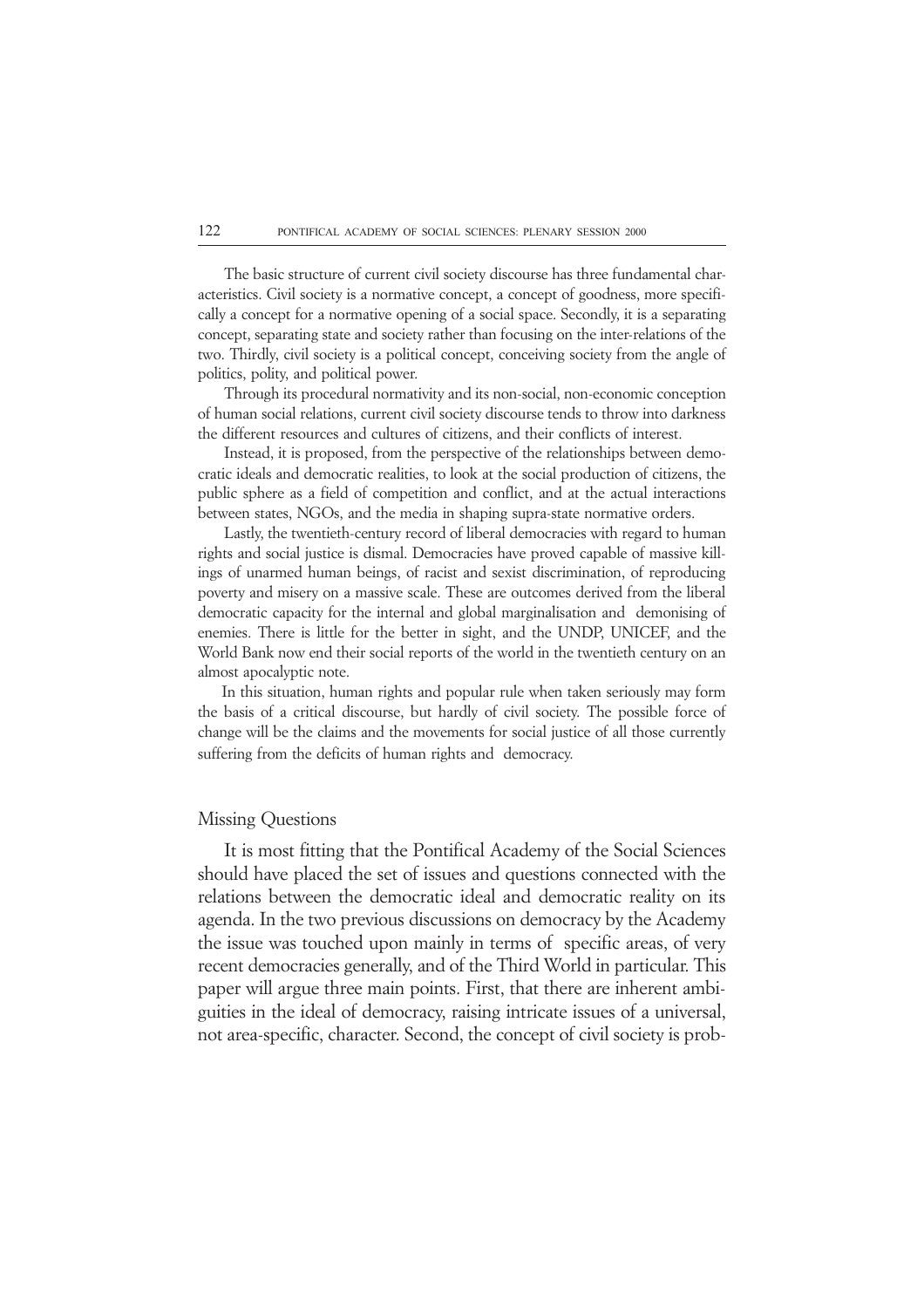lematic for analytical and practical purposes, and inadequate as a tool for coming to grips with many important questions of state-society, democracy-society, relations. Third, a key to the relations between the democratic ideal and democratic reality is the question of human rights and popular demands for social justice, the latter a notion hitherto virtually totally absent from the Academic deliberations on democracy, although of Academic concern in other contexts.

### Unbundling Democracy

Usually democracy is treated as an institution tout court, in normative, descriptive or explanatory ways. Here we have "models of democracy", studies of electoral and governance systems, and attempts at explaining the rise or fall of democratic institutions. These are all legitimate and important topics, although they sometimes spill over into fads treated as catch-all magic wands. But what I would like to do here is something different, namely, to treat democracy as a complex of variable institutions located in a set of historically changing, geographically unevenly distributed social issues and unevenly possibly alternatives (see further, e.g., Therborn, 1992). The starting-point, then, is neither a history of political thought nor current constitutional interpretation, but rather the open questions inherent in the logic of democracy, in any logic of "rule by the people".

Let us start, then, from the literal sense of democracy, the literal ideal of democracy, and the two basic sets of questions that derive from it. "Democracy" means "rule of the people", which leads to two fundamental questions: questions about the "people", and questions about "rule." In relation to both of these questions, and their most important sub-questions, we shall try to indicate the historical concentration of issues around them, and the current foci of conflict, debate, and alternatives. The historical backdrop is meant only to illustrate concretely the actual enactment of ambiguities inherent in the ideals of democracy.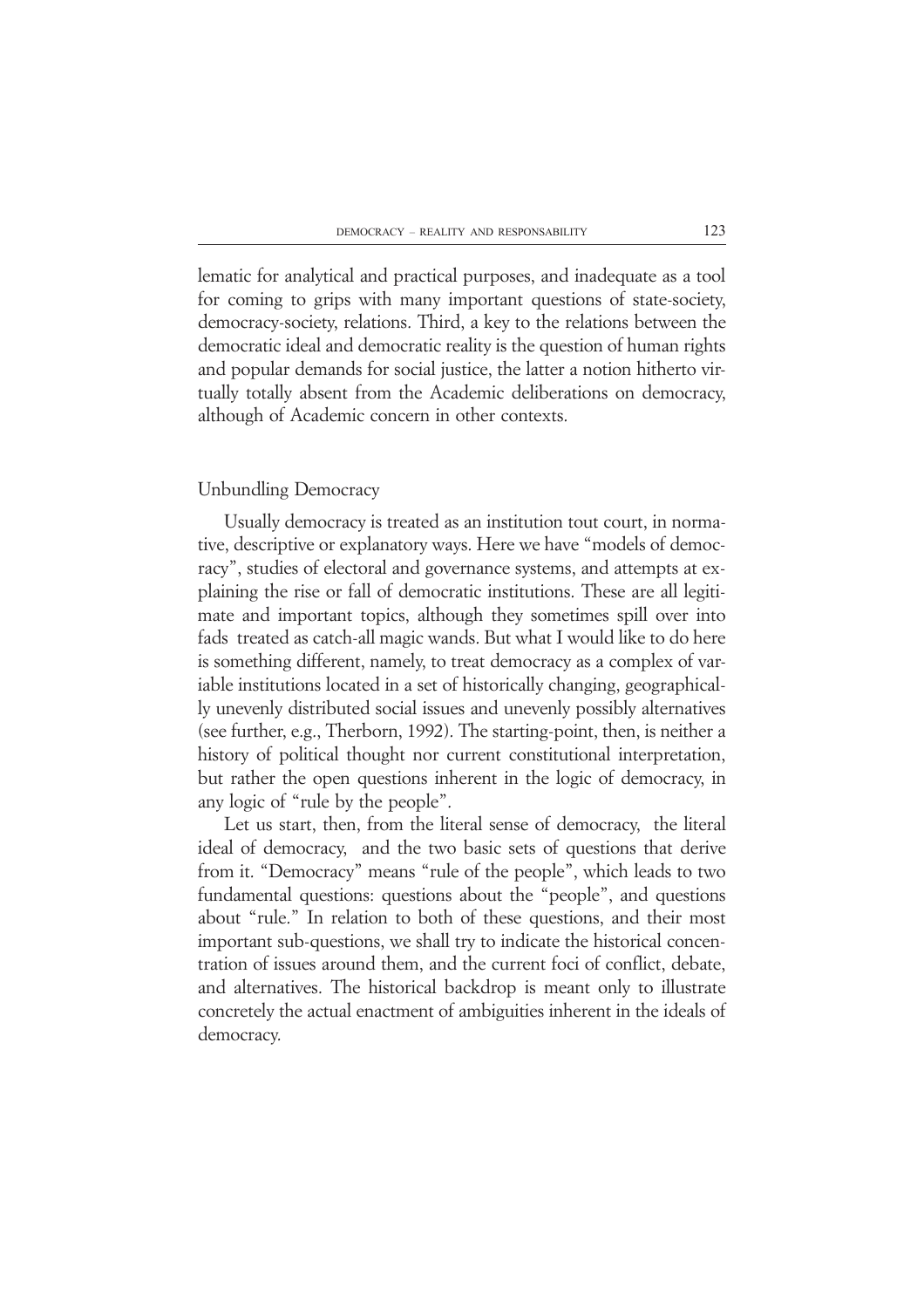### Questions about "People"

## *Who are the people?*

In classical and mainstream democratic theory, mainly formulated in Europe, this is a question which is largely neglected and passed by as being trivial or self-evident. The "people" was distinctive from the monarch and from the aristocracy or oligarchy, and for the rest everyone knew that the people were the free, non-dependent, adult, male, permanent inhabitants of the polity. Slaves, serfs, servants, share-croppers, crofters, paupers, children, women, and foreigners were not part of "the people", whatever else they might have been. Whether hawkers, peddlers, small or marginal free peasants, and small craftsmen of "polluting" or lesser trades belonged to the "people" gave rise to differences of opinion.

It took a long time, two world wars, and more, before any basic consensus about who the people are in a democratic polity was established. Switzerland is often seen as a democratic pioneer, in spite of the fact that female suffrage dates from 1971 and that about one resident in seven is excluded from the people on the grounds of being a foreigner. But it was in the New Worlds of early modern European conquest and settlement that the issue of who the people are came to the forefront most strongly. Are the natives people? In many countries the prevailing answer was 'no' – for example in Australia until the 1960s. Slaves are obviously not people, but what about freed slaves? In a large part of the US they were not recognised as being part of the people until the end of the 1960s. Recent immigrants were another suspect category. In Argentina they were excluded en masse in the first decades of this century. Only late and gradually, in the 1960s and 1970s, was it accepted in the West that South Africa was not a liberal democracy but a racially defined oppression of one people by another.

Women, if they were white and of old immigrant stock, had it easier. New Zealand, outback Australia, and the western US were trailblazers in female political citizenship in the world from the late-nineteenth century, something achieved in Latin Europe only after World War II.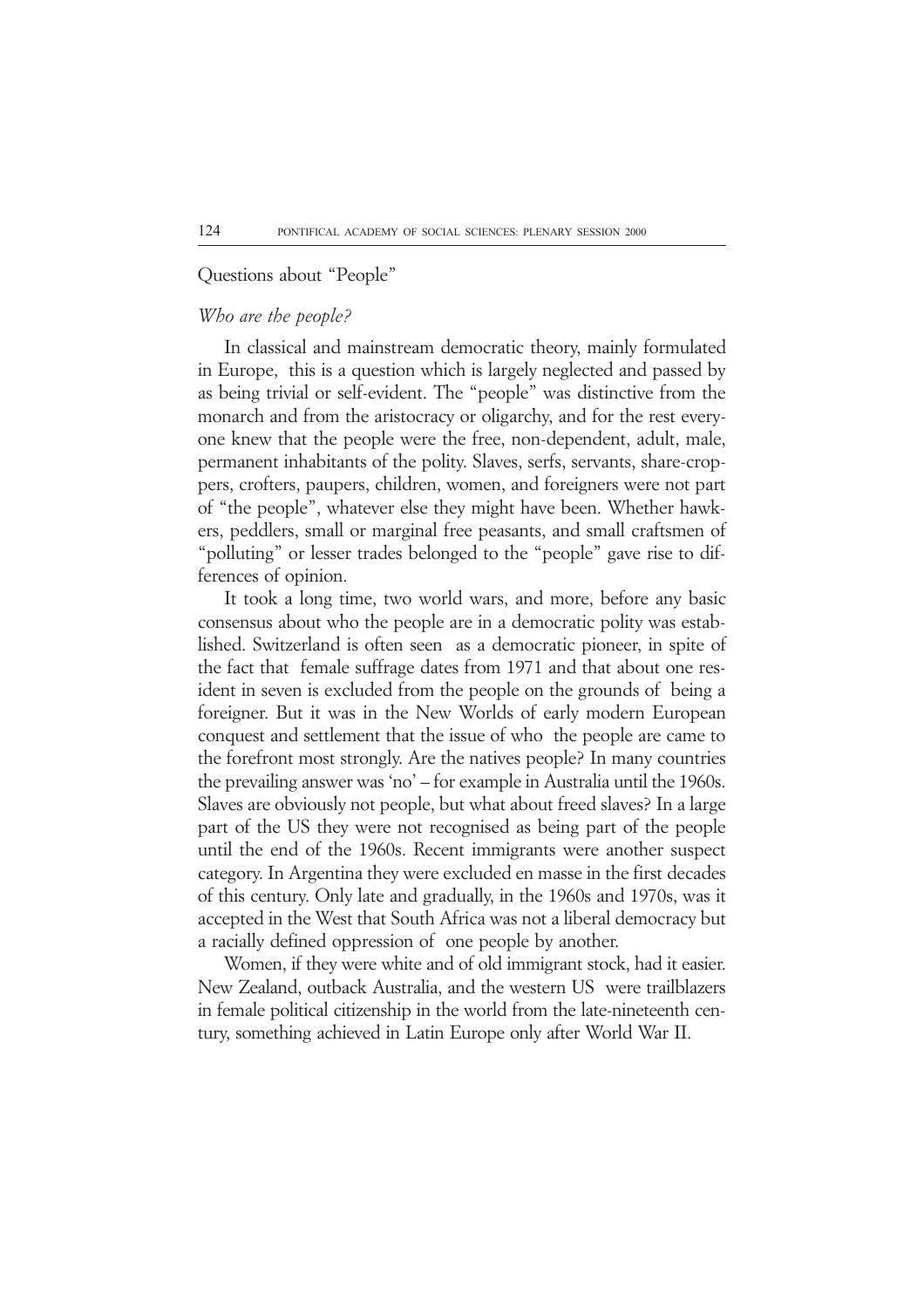The recent waves of mass migration, in particular, have brought the question of who are the people of the country onto the front stage again. Democratic theory has usually avoided the question, What are the proper boundaries separating one people from another? Are they to be taken as given, either by "nature" – as in "natural borders" – or, more honestly, by the whims of past history. However, for a number of reasons, the doors of nations are being opened or unhinged. New national identity politics, from Canada via the Caucasus to Indonesia and Papua New Guinea, are questioning the givenness of borders. New demands for citizenship are arising. And once the demands are raised, there is seldom a good answer to them.

### *Can There be More than One People in a Democracy?*

*"E pluribus unum"*, out of many, one [people], is the official heraldic formula of the USA. It well captures the mainstream of republican and democratic thought. The people is always one. Multi-people polities are a legacy of pre-democratic empires. The Ottoman and the Mogul empires, for instance, harboured officially recognised, religiously defined communities – *millet*. The dynastic empires of Europe, such as the Romanov and the Habsburg empires, acknowledged the existence of a number of ethnic and religious communities, as well as territories, all three with their own laws and legitimate customs. The last Habsburg emperors typically addressed their subjects as "my peoples".

From its own experience within these multinational empires, the Marxist labour movement developed the first major conceptions of democratic multinationality in the works of Otto Bauer and V.I. Lenin. The Versailles Treaty after World War I instituted the principle of collective minority rights within the framework of national self-determination.

None of these projects was a success. The League of Nations minority guarantees were never fully operative, and in the second half of the 1930s they were overtaken by the idea – pushed by Nazi Germany but by no means by that State alone – of ethnic homogenisation through transfers of populations. Austrian Social Democracy could not prevent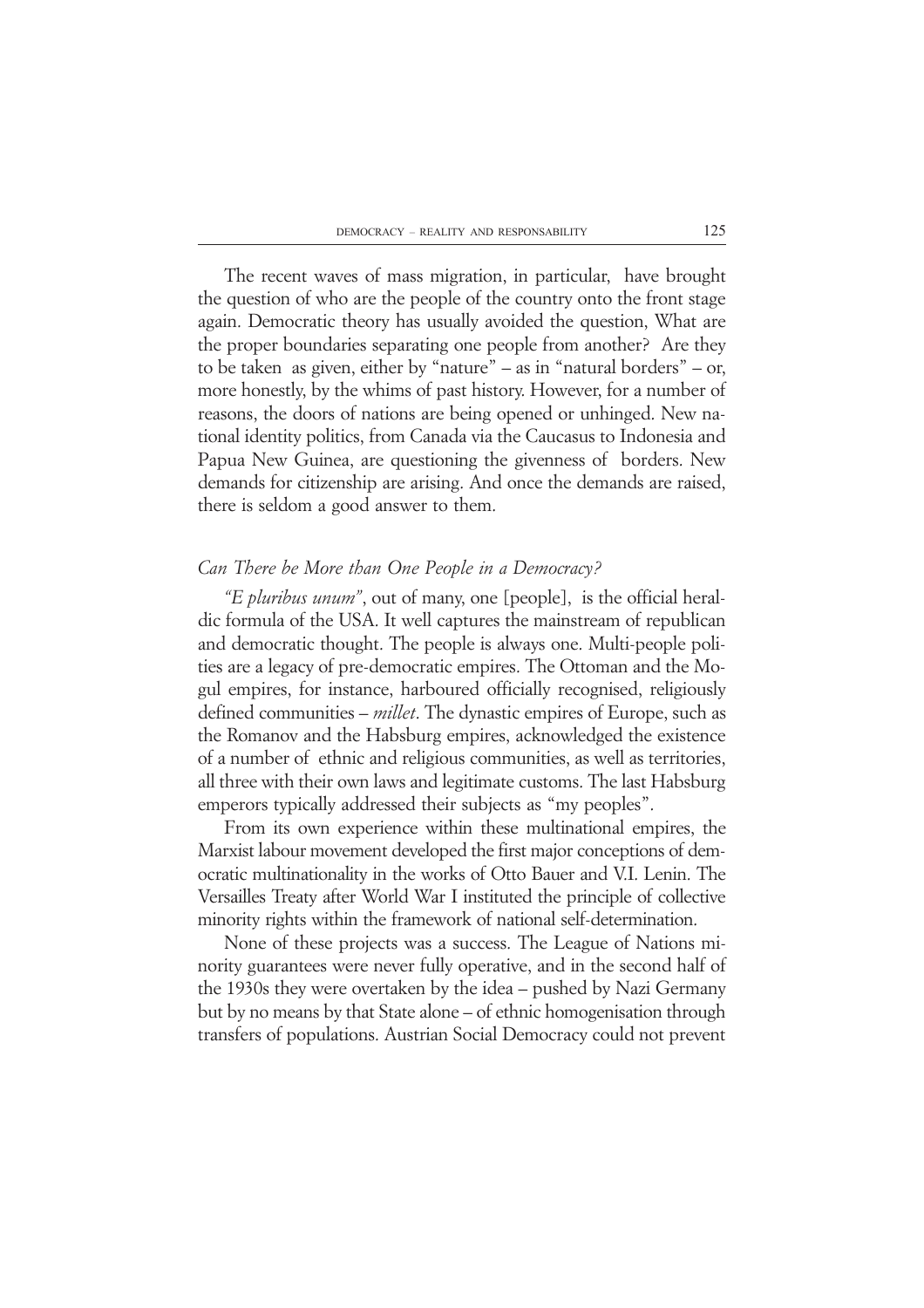the nationalist division of the empire's labour movement, much less the nationalist break-up of the Austro-Hungarian empire itself. There was more of a success in the early Soviet Union, which was constituted as a multinational state. In the 1920s, before Stalinist Russification, there was also a strong promotion of national cultures and languages within the USSR. But anti-Communist nationalism and separatist national self-determination were nowhere voluntarily accepted after the early recognition of Finland's independence. When the Soviet Union collapsed in 1991 the main fissures were national, and the post-Communist States all broke out along the borders of the national republics of the Union.

 However, the issue of multi-popular rule, of multinational democracy has not gone away with a proliferation of nation-states and with extensive ethnic cleansing. On the contrary, almost everywhere, demands for recognised collective identities, for collective autonomy within states, are increasing. They come from indigenous peoples, from diaspora communities, and from regional cultures.

 Cultural rights constitute the most long-lived objects of controversy within the category of popular rights. Freedom of religion was virtually banned in Western Europe when the tolerant Muslim rulers were driven out of the Iberian peninsula. The religious wars of the Reformation and the Counter-Reformation led to what would now be called the totalitarian principle that the ruler should decide the religion of the people. The European denial of religious freedom led to the settlement of New England. The breakthrough for religious freedom in Western Europe, discreetly tolerated in the major cities of the Dutch Republic and promoted by an elite public demand during the Enlightenment, came only during the course of the nineteenth century.

 Rights of recognition, with respect to group name and identity, language, education, and areas of collective custom or life-style deployment, came later than other claim rights, and are still being fought over in most parts of the world.

The lack of any other solutions than pragmatic power and selfinterest driven compromises or oppression highlights again a void in democratic theory, and the complete arbitrariness of boundaries be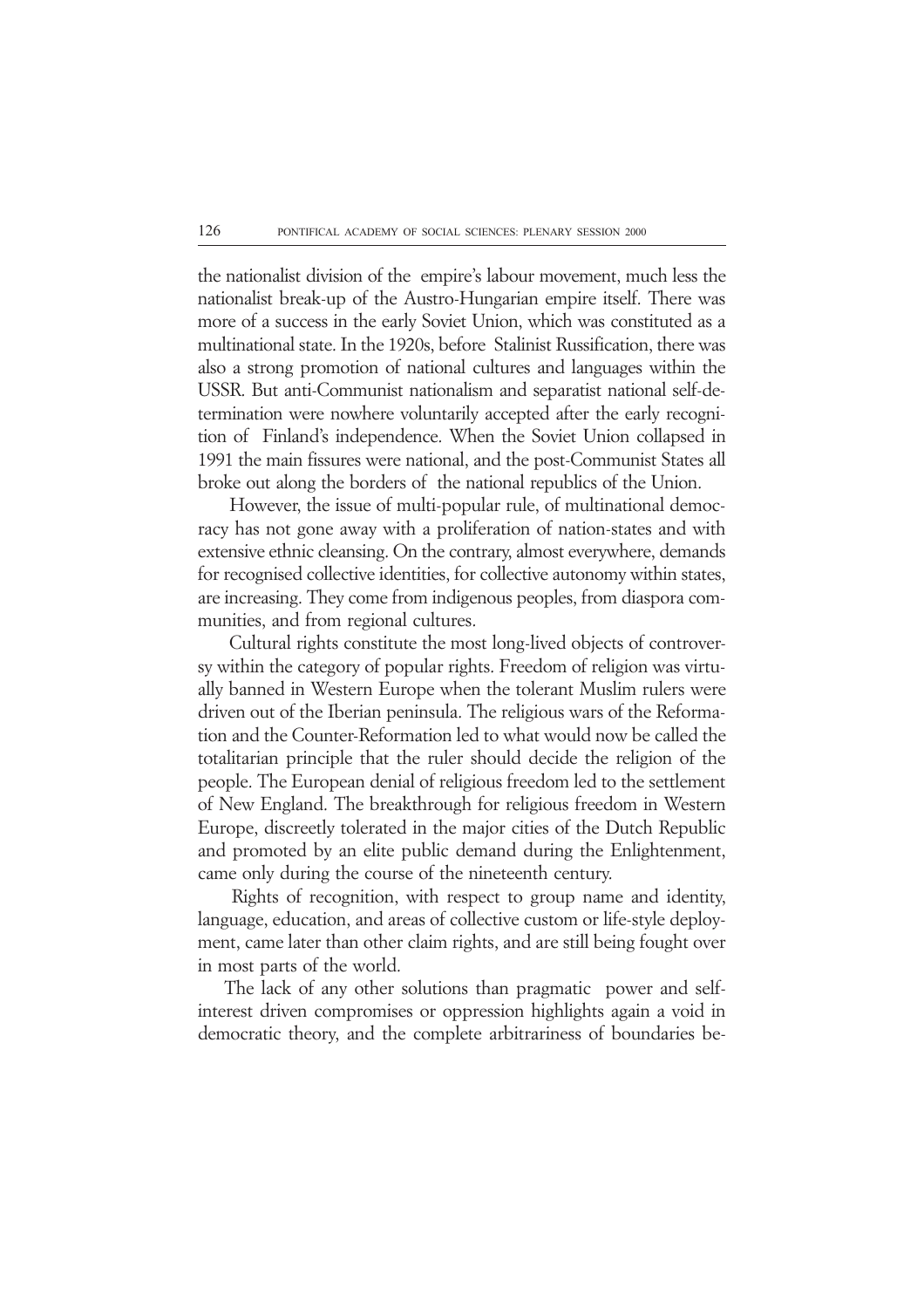tween people. The different current situations of the Kurds in Turkey and of Albanians in Kossovo, the different international rhetorical, economic, and military line-up against and for them, respectively, illustrates this arbitrariness dramatically.

### *Whence do People Come?*

While in European political theory, and for that matter also in the countries of externally induced modernisation – challenged, threatened, and humiliated, but not conquered by European and North American powers – the people was just there, unproblematically given. In the New Worlds and in the Colonies the politically relevant people tended to have a particular origin. To the New Worlds they came, first of all, and often exclusively, by migration. Slave and indentured immigrants, and, of course, until yesterday, natives, were never part of the people. But the status of ex-slaves and of part-descendants of slaves, of exslaves or of natives, was uncertain and controversial. Even if people, they were at the very least undesirable and had to be replaced, or at least overwhelmed, by desirable immigrants, white and, optimally, northern European. Such ideas were common among modernist politicians and intellectuals from the mid-nineteenth century until the depression of the twentieth century in, e.g., Argentina, Brazil, and Cuba.

In the Colonial Zone, where settler-colonists were rare, the colonial rulers envisaged people coming from "civilisation", i.e., from imperial education. Through this last a few or some of the subject masses might become "*évolués*", that is to say developed enough to become people. To the anti-colonialist nationalists, on the other hand, the people, the nation, came from colonial rule. In principle, every intra-colonialist divide, however accidental or arbitrary, was taken as defining – although not naming – a national people and its sacred soil, be it Indian, Ivoirien, Surinamese, Eritrean, or East Timorese. The colonial divide between the elite and the masses tended to reproduce itself after independence, usually but not always (as in the colour hierarchy of Haiti, for instance) without the racist forms of the former cleavage.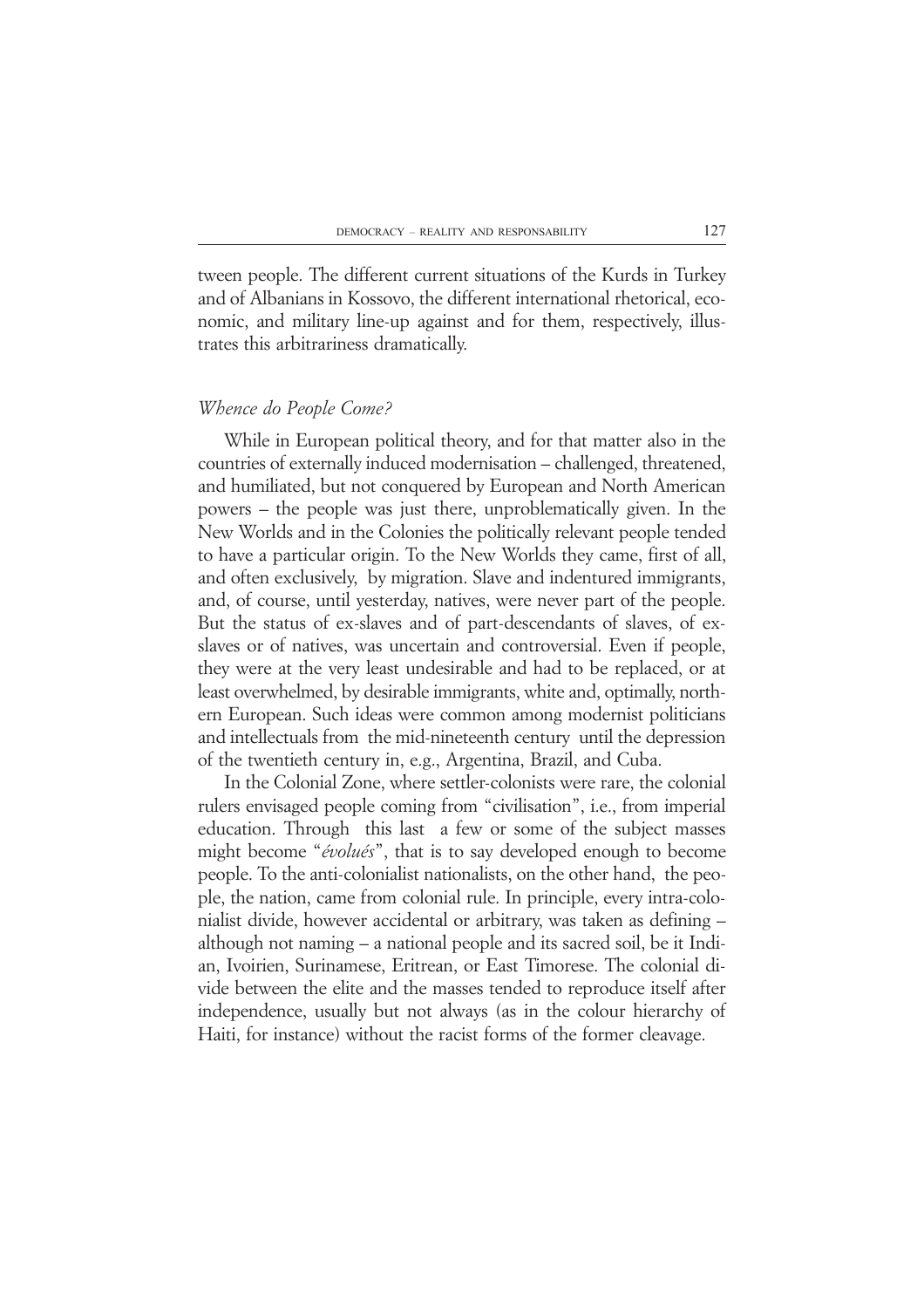In recent times, in addition, the question of the origin of the people has been actualised by new waves of migration. Are some resident immigrants more people than others? That is, do some immigrants deserve shorter periods and milder criteria of inclusion, and others forms which are longer and harsher? And if so, why? Neighbourhood (as among the Scandinavian countries), descent (as in Germany), or particular kinds of ex-imperial connection (UK, France, and other ex-colonial powers), are the differentiating criteria which are in use.

However, there is also a more general and timeless question, made more or less salient for shifting reasons. Where does the people get its capacity for self-determination from? Under what conditions can the people best create itself, see itself, its situations, and its interests? In the political sense of democracy, no people is just there and ready. Most immediately, all peoples come from childhood, along varying routes of transition. The discrediting of colonialist, racist, and other elitist conceptions of the origin of the people does not do away with the problem of *the formation of selves for self-government.* This, in turn, should lead us to the fundamental question of the social conditions under which people are produced or grow up into "people", in the meaning of political theory. We shall have reason to return to this question below.

In the present context, however, it seems, first of all, important to point out the interdependence of democracy and the family. No serious democrat should take "the family" as a given value. Some kinds of family are supports of democracy; others subvert it. *Ceteris paribus*, we all have reasons to expect that authoritarian families breed authoritarian polities. Moreover, collectivist family systems will spawn nepotism and favouritism in public life.

### Questions of Rule

The questions of rule in democracies have tended to be even more implicit and hidden than those relating to the people. But *rule* over the people has its fundamental and difficult questions in the same way as rule by the *people*.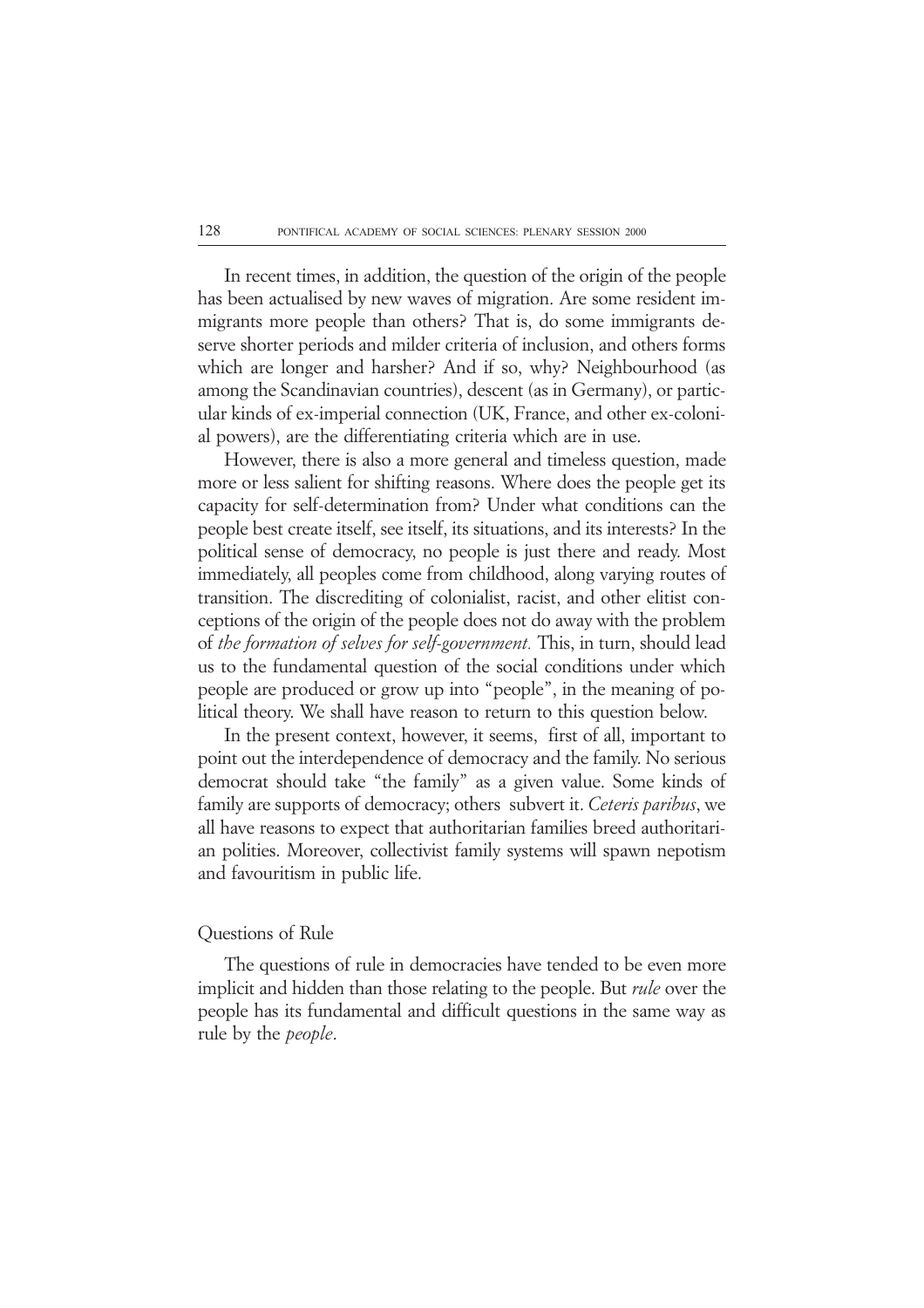# *Rule of What?*

The primary question, then, of popular rule is rule of what? This "what", in turn, may be specified in terms of two axes, of area and of extent. The area may be defined in terms of territory and/or in terms of function. The extent may divided horizontally and vertically into range and depth.

The legitimate territory of people X, i.e., the territorial extension of the legitimate rule of people X, is always contingent and rationally arbitrary. The colonial demarcations are only the caricatures of a universal reality.

Territorially, modern rule has developed along two contradictory lines. On the one hand, the borders of sovereignty – always fuzzy in the large pre-modern states – have become clarified and reinforced. The interstitial areas, of autonomous tributaries, nomads, or outlaws, have been enclosed. The pre-modern legal complexity of territorial relations has been straightened out into simple nation-state borders. Therefore, the nation-state, or more specifically the individual state, is much stronger today than it was a hundred or eighty years ago. The line between subjects or, nowadays citizens, and non-subjects/non-citizens, has become unambiguous.

It is true, though, that the recent development of criminal violence has set new limits to the reach of the territorial state. The no-go areas of violence are also outside any rule of the people.

On the other hand, national territorial sovereignty has always been subjected to the hierarchies of inter-state and inter-capital relations. Here there is no secular tendency, other than that of towards an international institutionalisation of dependency, where the IMF and the World Bank replace the colonial consortia who ran the Ottoman and Chinese foreign debts. This is in addition to a tendency towards international normation, which is most consolidated in Europe, with its EU Court of Justice and its Council of Europe Court of Human Rights, but which also includes a number of UN conventions with variably effective forms of international monitoring. And, most recently, there is the example of the inter-American Court of Justice, stepping in when the national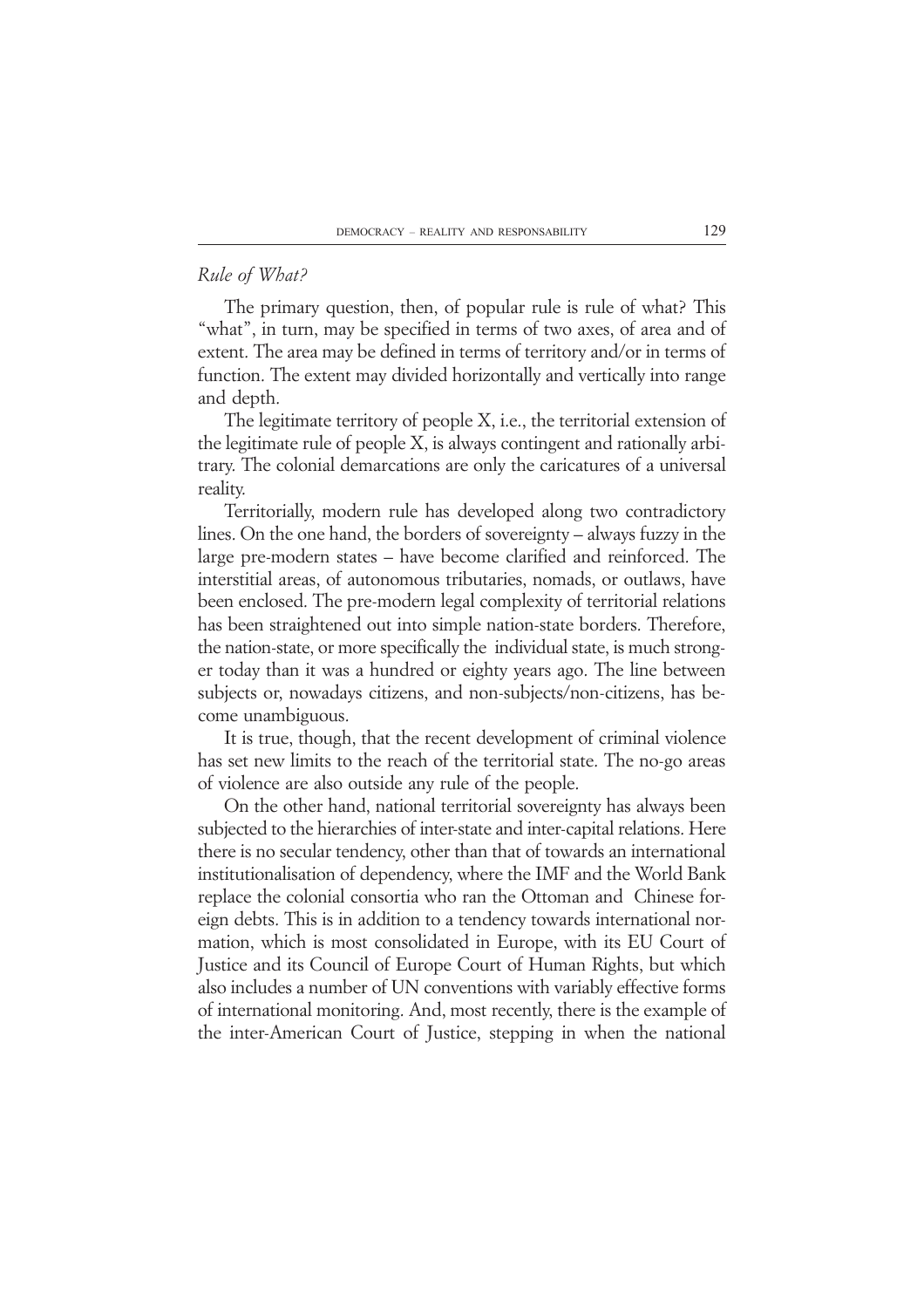(Guatemalan) authority was incapable of dealing with army-backed terrorism.

It should not be forgotten here that the issues are complicated. The clearer the territorial sovereignty, the more room for popular rule. But while the carvings of national sovereignty divide humans arbitrarily, the weight of international organisations and courts add a global or at least regional dimension. On the other hand, again, how democratic are these international bodies, particularly in comparison with national democratic institutions? Furthermore, there are different kinds of international organi-sations. The IMF or the World Bank are not the same thing as an international court of human rights or as the disputes panel of the World Trade Organisation.

Whereas the territory of rule has been an ethnic or national issue, the *function* of rule has been and has remained a class question. The great concern of democracy was what ordinary people would do to property and privilege if they were conceded political rights. The answer turned out to be, surprisingly little.

However, that has not led to a celebratory complacency among the privileged. Instead, a number of offensives have been launched, and with considerable success, with a view to narrowing the functions of popular rule.

Historically, there has been an evolution of the functions of state rule. In terms of effort spent on personnel and on expenditure, there are three major periods of state trajectories. The first was overwhelmingly concerned with war and reigned in all states until the late-twentieth century. Then the infrastructure of the state territory became the most important function: ports, canals, roads, bridges, railways, telegraph, mail, and the telephone network. After about 1970 citizens' welfare became the dominant function, including in the US – which was then at war in Vietnam – education, health and social services, and social security.

This long-term state tendency has not yet exhausted itself in quantitative terms. But, clearly, there are a number of measures which have been taken recently with a view to reducing the scope of public func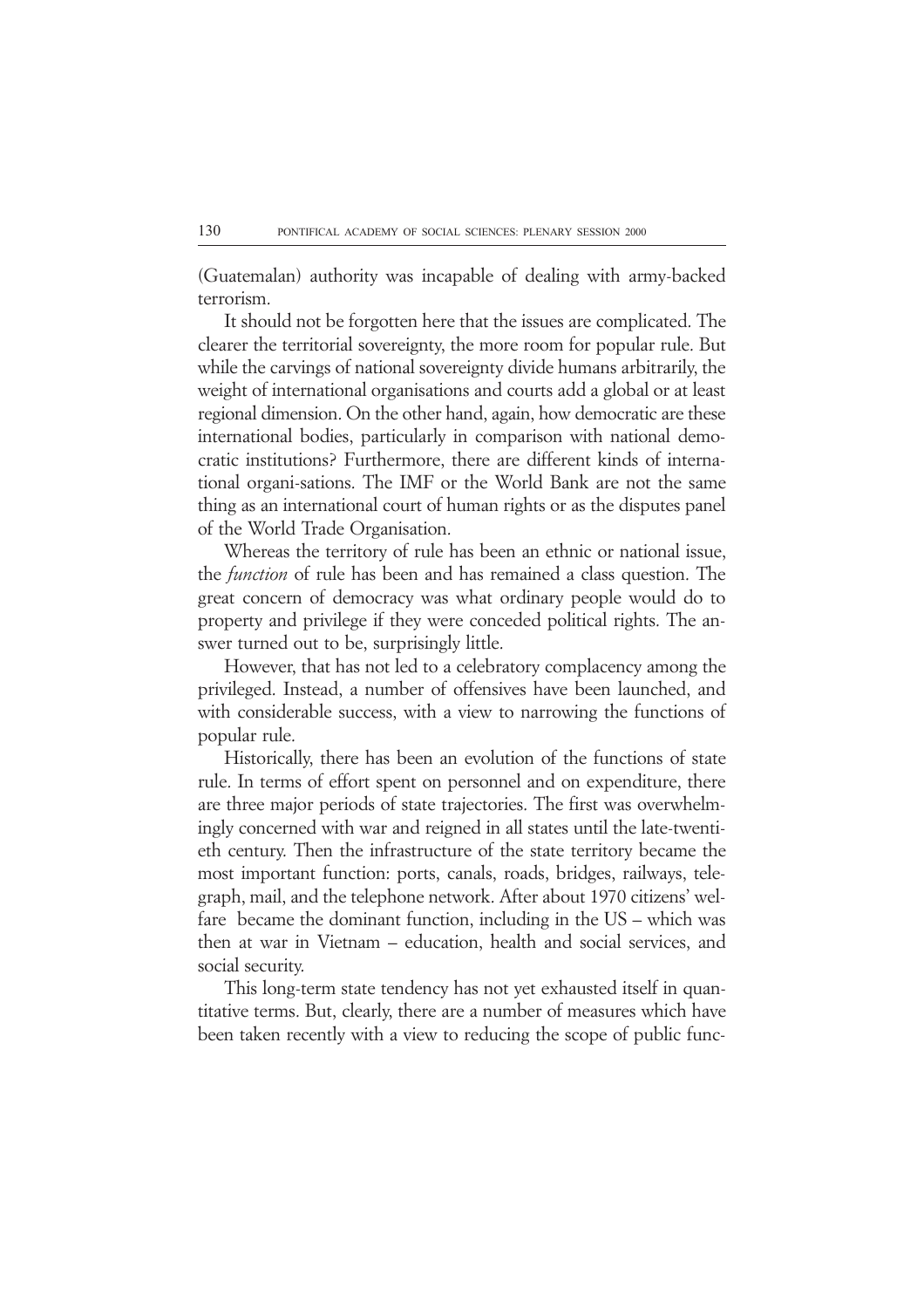tions. The most widespread is the exclusion of monetary policy from the realm of popular rule. Some countries, from Estonia to Argentina, have given up monetary policy altogether, lining up completely with the Deutschmark and the US dollar, respectively. Others, as a recent European fad, are taking their central banks out of any democratic influence. New budgetary techniques are removing social targets from the area of free political decision-making. New pensions schemes, pioneered in Chile and then exported – with the very active help of the World Bank – across Latin America and into Eastern Europe, have been set up, turning pensions from a social entitlement to a savings scheme dependent on the development of financial markets. The whole ideological programme of a "lean state" means, under democratic political conditions, making democracy "lean" and thin.

The depth of legitimate popular rule, over a territory, over social functions, has always been controversial. The balance-point between individual or collective minority rights, on the one hand, and the rights of majority rule on the other, is logically and morally as contingent and arbitrary as the border between the sovereignty of people X and people Y.

## *How Much Can be Ruled by All?*

Human rule has always been limited by nature, by the unpredictable vicissitudes of climate and of epidemic and other unforeseeable diseases, and deaths, by distance, and by unreliable communication. The spaces left empty by the two latter were easily and frequently invaded by human forces outside the range of any given rule, by robbers, nomads, or simply locals. The message of modernity was that the future is makeable, and an important basis for it was the extension of knowledge and control, extending the possibilities of human mastery, including the ruling capacity of states.

However, one does not need to call oneself a postmodernist to be aware of the frustrations and the disillusions of the grand modernist projects. One of the latter-day question-marks of modernity falls upon a basic assumption of democracy. Democracy, or at least the ideal of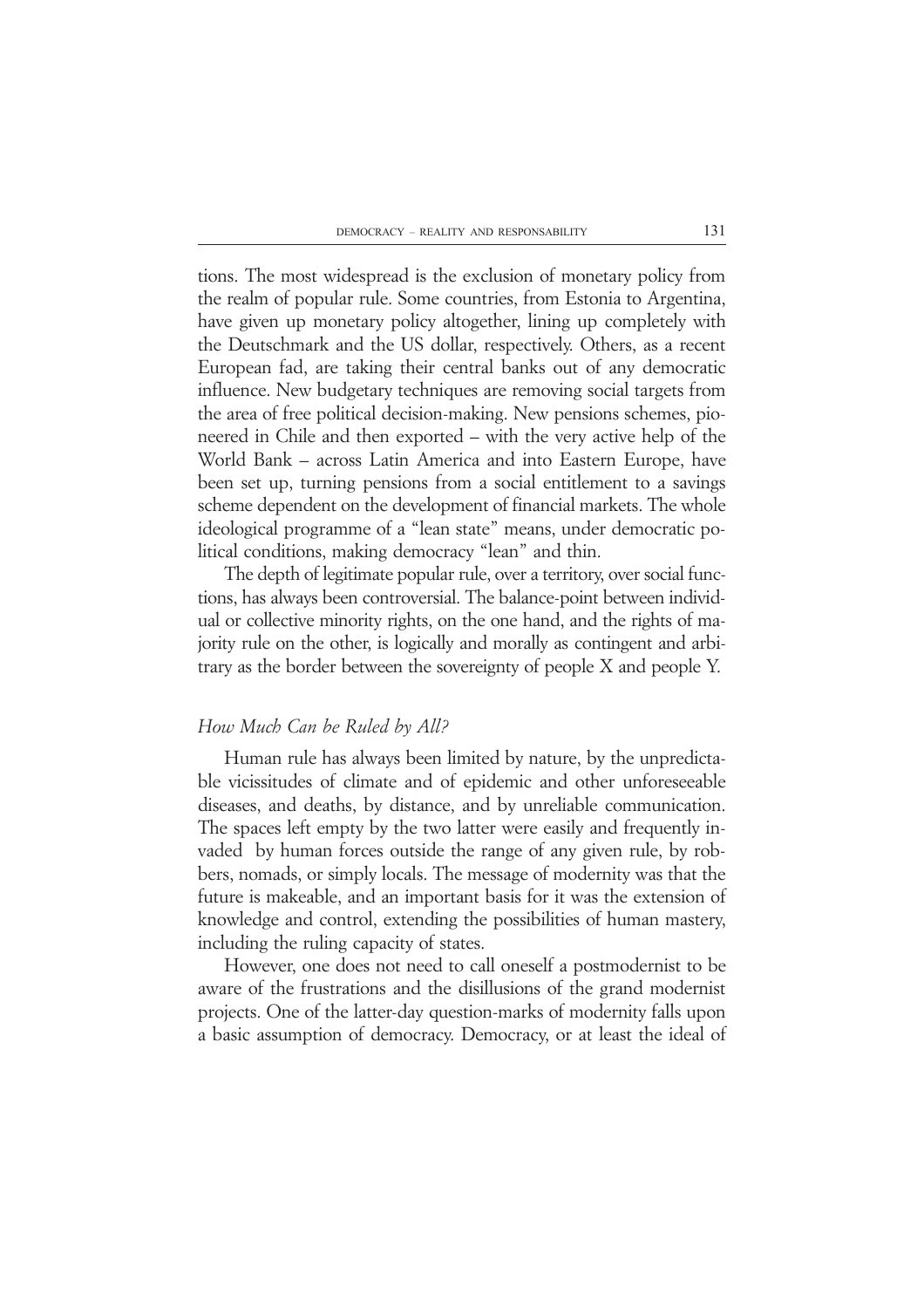democracy, presupposes that something significant can be popularly ruled, that popular self-government has some substantial meaning. Postmodernism raises the question: how much can be ruled at all?

Taken strongly and seriously, this means a questioning of whether territories and/or social functions can be ruled at all. "Rule" then means that there is a positive and envisaged line of connection between intention, measures, and outcome. Chaotic unpredictability or counterfinality would mean a corresponding limitation of possible rule, including possible democratic rule by the people.

However, the futility of politics is an old bugbear of reaction, alongside jeopardy and perversity (Hirschman, 1991) and should be treated with scepticism and caution. The proper limits of possible rule are simply not known. But limits there are, and democrats should take them into account.

One important parameter of the possibilities of democratic rule is the *relative size of enterprises, markets, and states*. Currently, this triangle is changing in the direction of marketisation first of all, the relative growth of markets, but also of a growth of enterprises in relation to the state.

In relation to the enterprise, the extent of marketisation refers to the dependence of the enterprise on competitive markets, something which is indicated by the size of pertinent product and capital markets in relation to the sales and the assets of a given (set of) enterprise(s). In relation to the state, marketisation may be most easily gauged by a state economy's dependence on foreign trade, but also, and more importantly, by the ratio of state resources to the relevant capital market, and by market autonomy from state regulation. The state-enterprise part of the triangle varies with the relative financial and cognitive resources of the state *vis à vis* the set of key enterprises.

Over and above mobility, extending and deepening marketisation means a generation of resources at the disposal of capital owners, of turnover, assets, and profits. The l980s were a crucial decade in this respect. The turnover of foreign currency trading, for example, went from 1.8 times world output in 1979 to about nine times world pro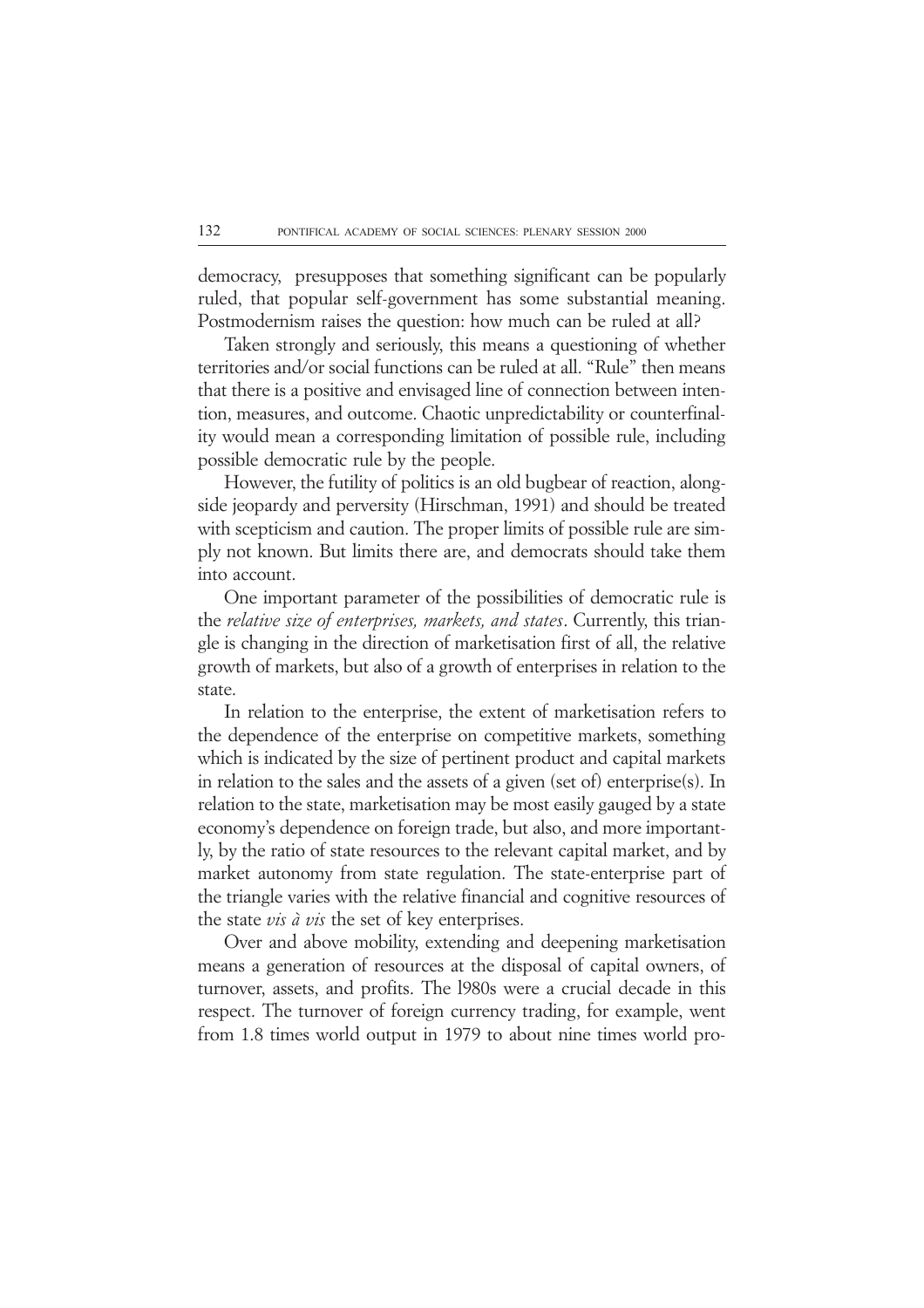duction in 1989, and to ten times in 1996. The 1997 merger of the Swiss Bank Corporation and the Union Bank of Switzerland created a private body of fund management in control of 920 billion dollars of assets, which is much more than the annual output of the seventh of the G7 economies, Canada, at about 578 billion in 1996, and not much less than UK GDP, around 1140 billion. The assets of the new Swiss bank exceed more than three times the GDP of Switzerland.

Over the long haul, the triangle of enterprises, markets, and states has not developed in any linear fashion. As far as the relationship of enterprises and states is concerned, there appears to have been a long term strengthening of the state, in relative terms, in monetary and managerial resources vis à vis private enterprise. This gained momentum in the nineteenth century and was expressed most directly in the demise of tax farming, private colonial companies, and the secular trend towards socialising infrastructure – transport and communication. The expansion of the welfare state in the 1960s and 1970s further enhanced the role of the state. Since the 1980s, that tendency has been partly reversed by the drive towards privatisation.

Markets grew significantly in the 40-50 years before World War I, in relation both to states and to enterprises. Then there followed what we may call "a short century of the state", which was also that of big enterprise – of "organised capitalism" and of workplace-centred industrial Communism – from 1914 to 1989-91, and the dissolution of Eastern European Communism, globally undermined at least from about 1970.

That year, world trade, at ten per cent of world output, overtook the trade shares of 1913 and 1929 of around nine per cent. The OPEC oil price hitch pushed the trade ratio up to 15% in 1975, around which it oscillated until the mid-l990s, then rising again in l996 to 22% of world output.

Markets have grown not only in size – they have also grown in unpredictability. The major reason is the above-mentioned explosive growth of volatile financial markets. Two other factors are the strong growth in recent years of illicit markets in drugs, and the renewed tendency in many countries for the "informal" sector of the domestic market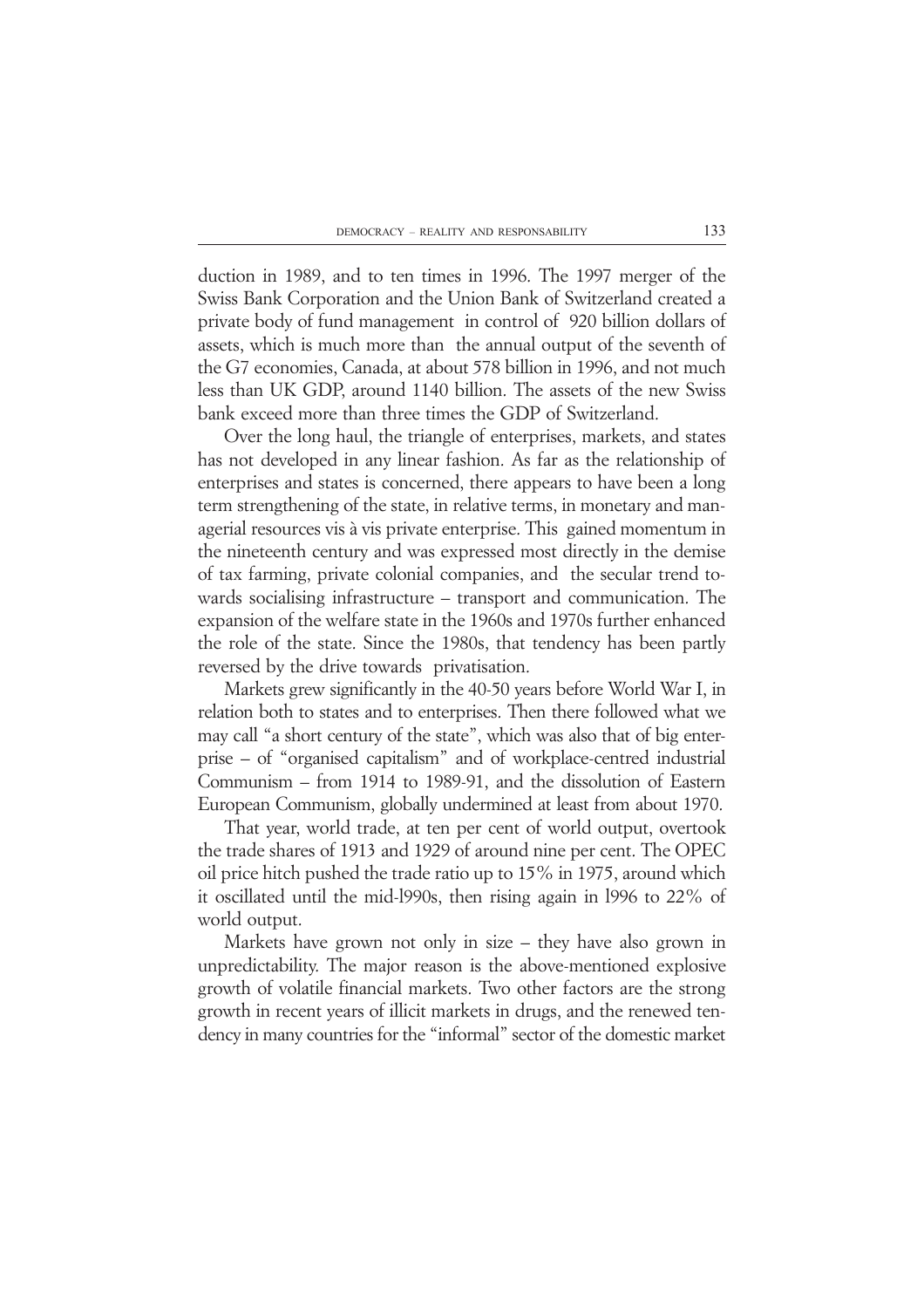economy to grow. In Brazil the informal economy comprises about half of the urban economically active population; in Mexico about forty per cent.

The range of democratic rule is restricted not only by markets, but also by customary authority and by a prevalence of violence. Customary authority, of chiefs, landowners, patriarchs, has declined during the course of the twentieth century, but is still a major restraint on the possibility of popular rule throughout Africa (Mamdani, 1996), in many parts of rural South Asia, and in parts of Latin America, in particular over and against indigenous populations. Massive, more or less permanent violence is containing any possibility of popular rule in major parts of Africa, in Colombia, El Salvador, and elsewhere.

However, this section should not be interpreted as a position close to the globalist "end of the nation-state" view. Many states have been remarkably successful in recent times in developing East and Southeast Asia, in combating inflation in the OECD and in Latin America, in pursuing regional inter-state organisations such as the EU, the ASSEAN, the MERCOSUR, and others.

## *Rule with What?*

Popular rule is not magical. It is more dependent on organisational resources than on formulas. The problem is that the rule of the people is dependent upon resources coming from outside the ordinary people, i.e., from the knowledge, the practical capability, and the honesty of the organisational apparatuses of the state.

The basic paradox here is that the effectiveness of popular rule is dependent on extra-popular organisational resources.

A great many modern attempts at popular rule have foundered on the reefs of organisational ruling incapacity. Post-colonial indigenisation of the state apparatus often turned out problematic, in terms of competence, honesty, and efficacy. Experiments in "African socialism", for instance, foundered on the lack of appropriate organisational resources for socialist rule. On the other hand, the current tendency of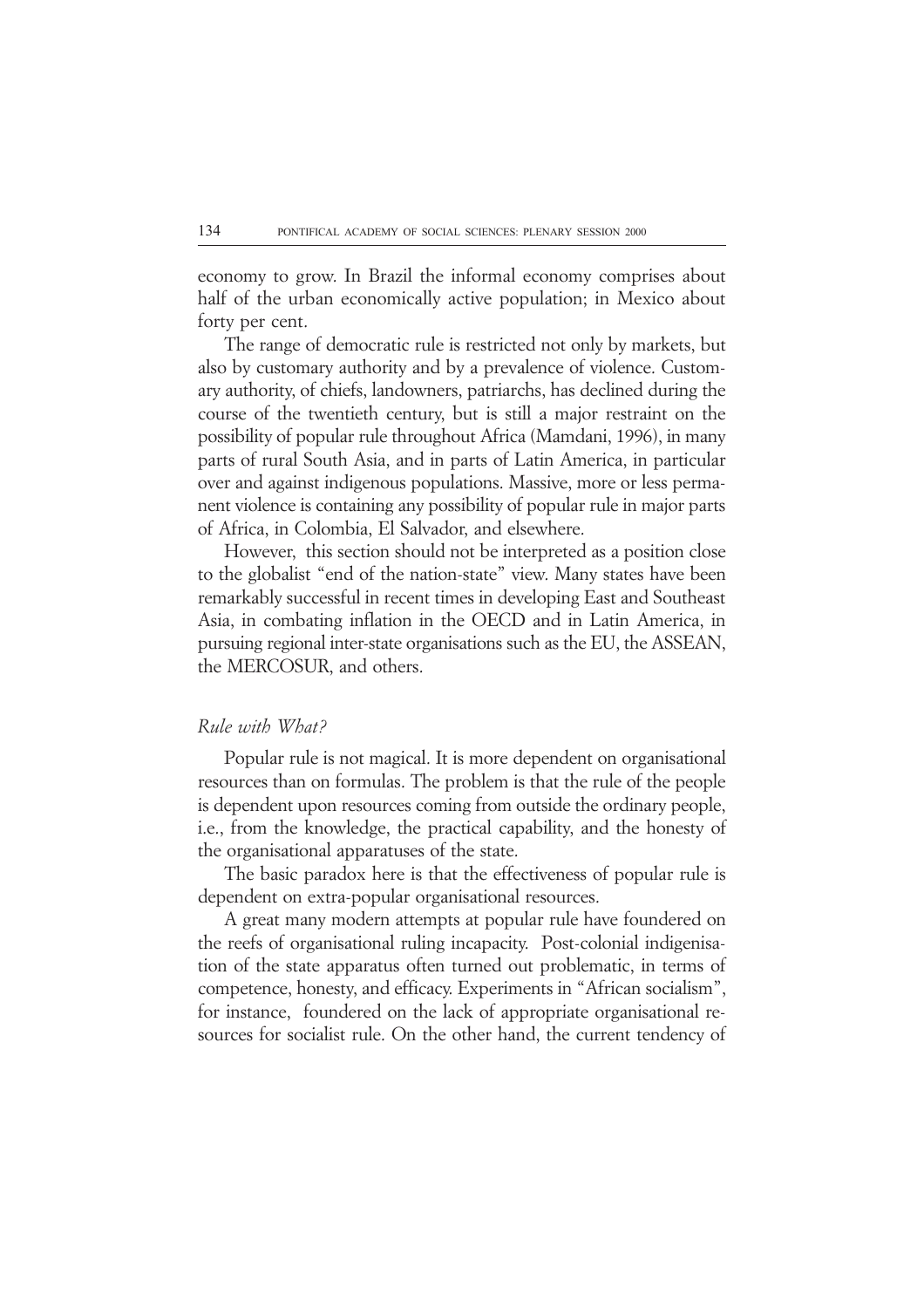staffing ministries of finance with US and World Bank-trained economists, who might be technically competent and personally non-corrupt, tends to undermine popular rule because of their arcane knowledge and their sensitivity to the tunes of international capitalism. The autonomy of the military and police apparatuses places limits to human rights and popular rule in many parts of the world.

At an organisational level there is a general problematic current tendency with regard to the resources of popular rule. That is to say, the strong post-bureaucratic, managerial conception of state organisation, derived from private corporations including the figures of corporate managers. Whatever their competence and efficiency, these are organisational conceptions formed for and in authoritarian organisations without popular accountability. Third World and former Second World governments are faced with international organisations above them which are without any popular accountability, organisations such as the IMF and the World Bank. Democracy in the sense of elective popular rule is being undermined by these new organisational constellations.

### Forms of Popular Base

Many of the tricky issues of popular rule, or of democracy, may be condensed in an ascendant sequence of the possible popular bases of regimes.

The starting-point, which is widely variable, is *popular support* for the rule that is effected – something which does not necessarily require any popular input into the polity. On the whole, this is the situation of stable autocracies, such as the empires of China, Japan, the Ottomans, and the Romanovs. It is also characteristic, as far as one can tell from manifestations of regime loyalty, of many modern dictatorships, even the most cruel ones, like Stalin's Russia or Hitler's Germany.

The paradox is that democracies, on the other hand, are not necessarily characterised by popular support for their governments or government policies. At least two important political watersheds in recent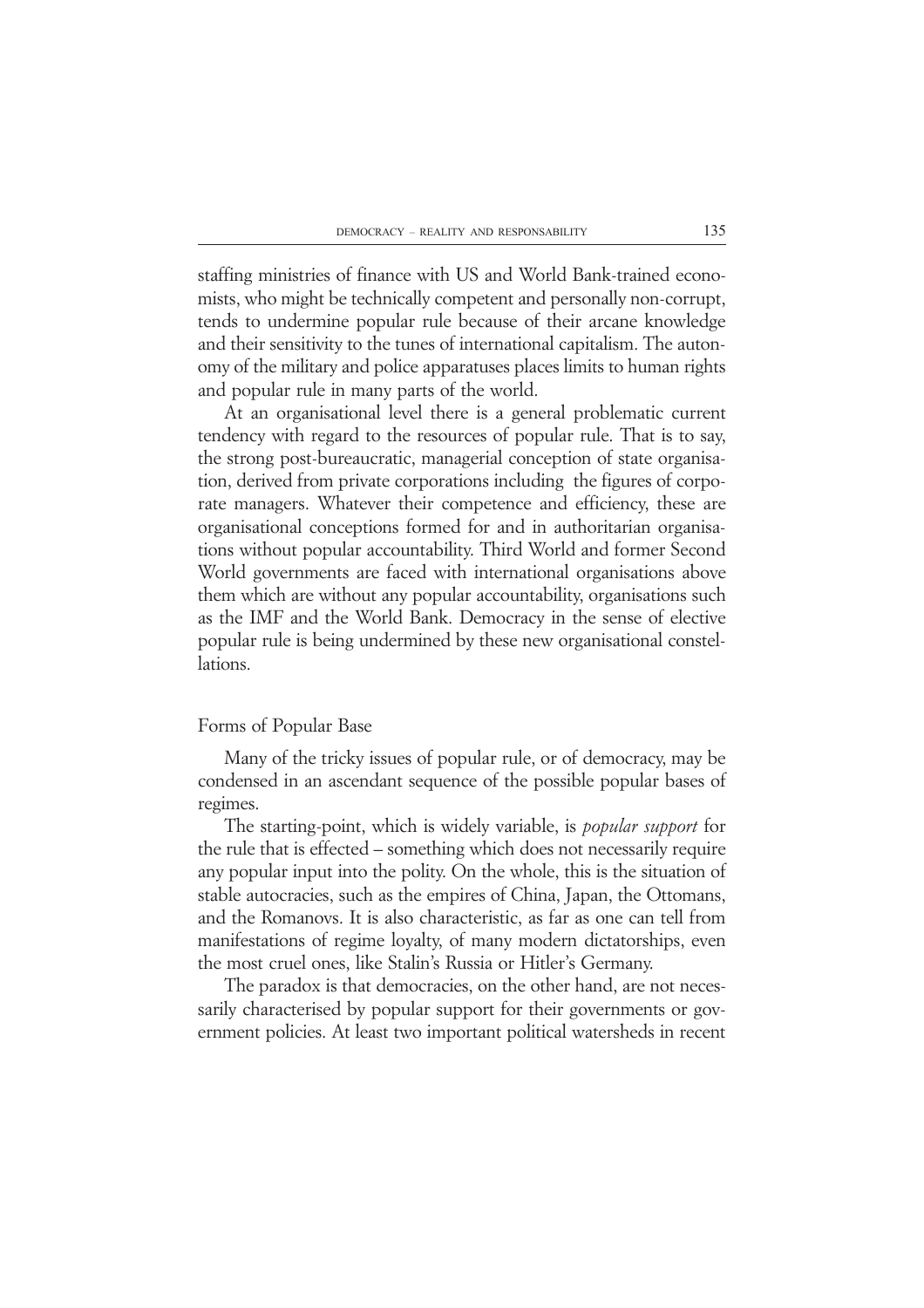political history took place through an electoral minority gaining the upper hand. One example was the South African election of l948, won by the Nationalists, with a minority of the *white* votes (non-whites were not part of the people), which started the explicitly apartheid era. Another was the British election of 1951, which opened a new, long Tory era, where the Conservative Party received less votes than the Labour Party. In both cases, it was the electoral system which was endowed with legitimacy by the political class, not the relative number of votes. More common, of course, is the politician who is elected because of one programme and then implements another when in office. The neo-liberal turn in Argentina under Carlos Menem occurred that way.

*Popular legitimacy* was part of the politics of the medieval Italian city republics. But it became a central and controversial principle of high politics only with the French Revolution, and it was explicitly denied by the post-Napoleonic Holy Alliance. Only with the advance of nineteenth-century European nationalism did it assert itself. While always part of the American interpretation of history, the principle of national self-determination was universally enshrined in the Wilsonian principles of the post-World War I period.

*Popular representation* in ruling was an ancient European demand, carried over into the Americas. It was crucial to the conflict of separation between the Thirteen North American colonies and the Crown.

In the course of the long nineteenth century, up till World War I, the principle of popular representation was established almost everywhere, in the ancient empires of Japan, China, the Ottomans, and Russia, as well as in the new empires of Britain and France.

*Popular accountability*, the accountability of rulers to the people, was a different matter. The monarchical tradition, whereby the monarch was answerable to God only, was still strong right up until the end of the First World War. After a short while it was then relayed by new dictatorships, all claiming some form or other of popular legitimacy. Since the end of the Second World War, "democracy", with its institutions of popular legitimacy by elections, of popular representation by parliaments, and of popular accountability by replaceable leaders, has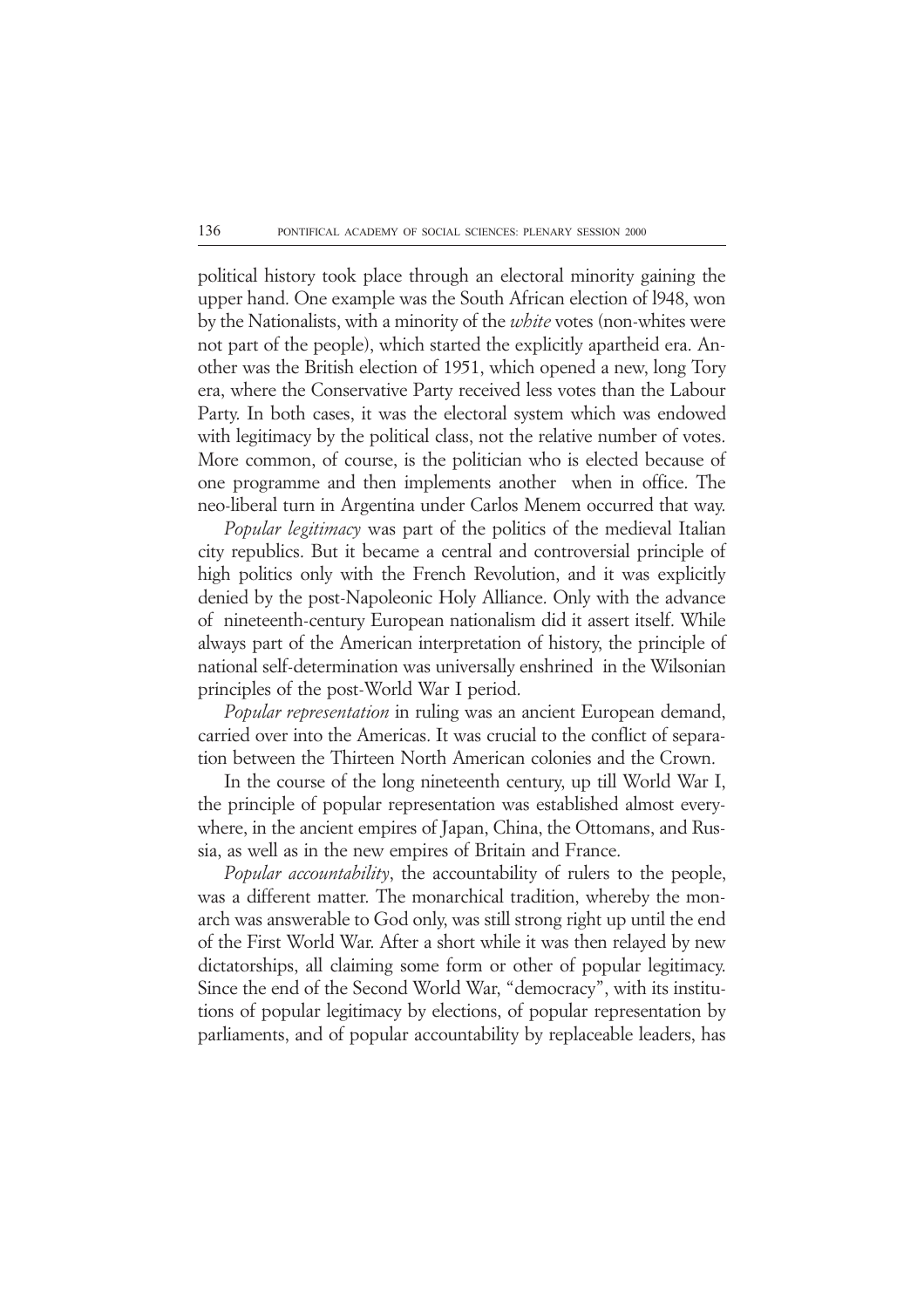been the only normative standard of government. In practice this has often been violated for one "special" reason or another.

*Popular participation* in ruling is more explicitly, more directly demanding. It was part of the Paris revolutionary tradition, from 1792-93, was revived in the Paris Commune of 1871, and from there was theorised into the Marxist labour movement. It materialised among the urban popular classes on the crest of revolutionary waves in the workers' and soldiers' councils in Russia in 1905 and 1917, and, for a few months, in Germany, in Vienna, and in Budapest in 1918-19. It evaporated into the symbolic air of the "Soviet" Union.

The global 1968 movement of radical youth voiced demands for participatory democracy. Without ever being accepted and institutionalised, more participatory democracies ensued for a while in many countries, with more and larger public demonstrations and meetings, and more active political parties and organisations, etc.

In the issue of the *efficacy of popular self-rule* our questions of people and rule come together. Given functioning democratic popular institutions, what possibilities do they have of governing effectively according to the will of the people?

In the more unstable world economy some cases of spectacularly ineffective popular rule, such as the British Labour government of 1978-79 and, for instance, in the Latin America of the 1980s the governments of Alfonsín in Argentina and Alan García in Peru, gave force to a new and important political-economic current – post-democratic liberalism. It first emerged as a conservative response to the demands for participation, in and after 1968, focusing first on "government overload" and "ungovernability", but in the wake of the socio-economic failures of many centre and left-of-centre governments during the world economic turbulence of the late 1970s-early 1980s, conservative worries developed into an agenda of offensive.

# *Post-democratic Liberalism*

Elected politicians are still key actors, but elections are no longer significant acts, for the time being, with regard to social and macro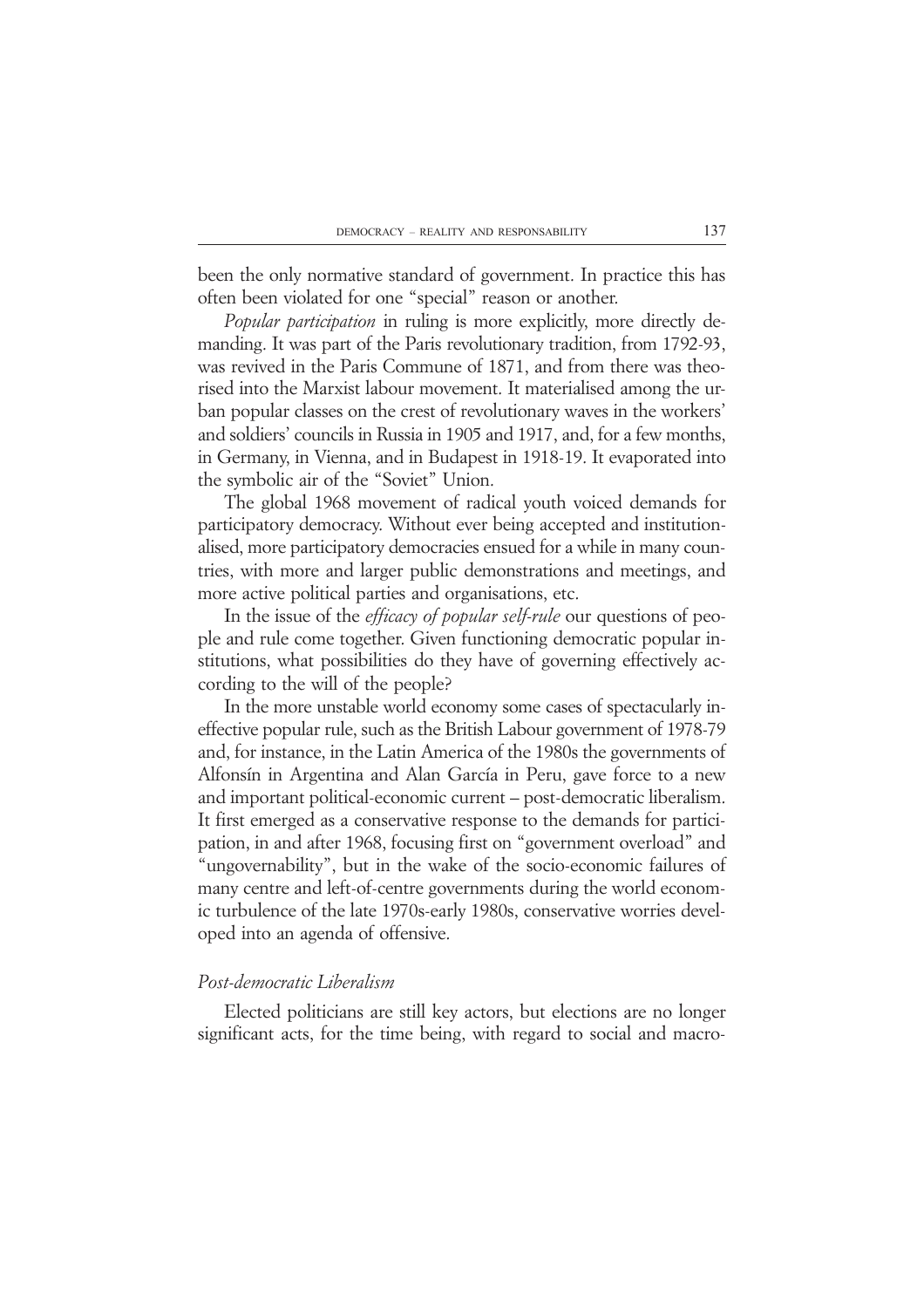economic policy. The new configuration of mainstream political players is better denoted as being post-democratic rather than undemocratic or authoritarian. They recognise freedom of opinion, the state of law, and the indispensability of legitimacy by competitive elections. But public opinion and popular participation are irrational dangers, which have to be kept out and at bay as much as possible, by institutional enclosures and resolute shepherding, or by "leadership".

Post-democratic liberalism is, of course, related to the elitist theory of democracy developed by Schumpeter (1943/1950: ch. XXII) as "competition for leadership", but it is more concerned with the tasks of keeping the people at a distance than Schumpeter´s laid-back and cynical position of the 1940s, that is to say showing the idealists and the hopefuls that this is what there actually is to democracy.

We can spell out this new configuration of public actors at four levels: polities, governments, parties, and public administrations.

Inside polities there is an important shift from elected to non-elected actors and institutions, in particular with regard to monetary and economic policy-making, to non-accountable "independent" central banks or administrative agencies such as currency boards, and to finance ministers recruited from outside politics.

Inside governments there has been established an over-towering dominance of the Treasury, and within the Treasury there is an ascendancy of post-Keynesian neo-liberal economics. Against this dominance no significant countervailing power is anywhere to be found.

Inside parties a major shift of power has taken place from politicians with popular roots and representativeness in favour of slick technocrats with an overwhelmingly neo-liberal education and media-genic presenters.

In the public service a remarkable bifurcation has taken place. On the one hand, a small stratum of top managers has been created who receive vastly increased remuneration, and on the other a radically shrunk public proletariat has come into being faced with heavier and more stressing workloads, employment insecurity, and often less pay. The creation of the former stratum has been crucial in implementing drastic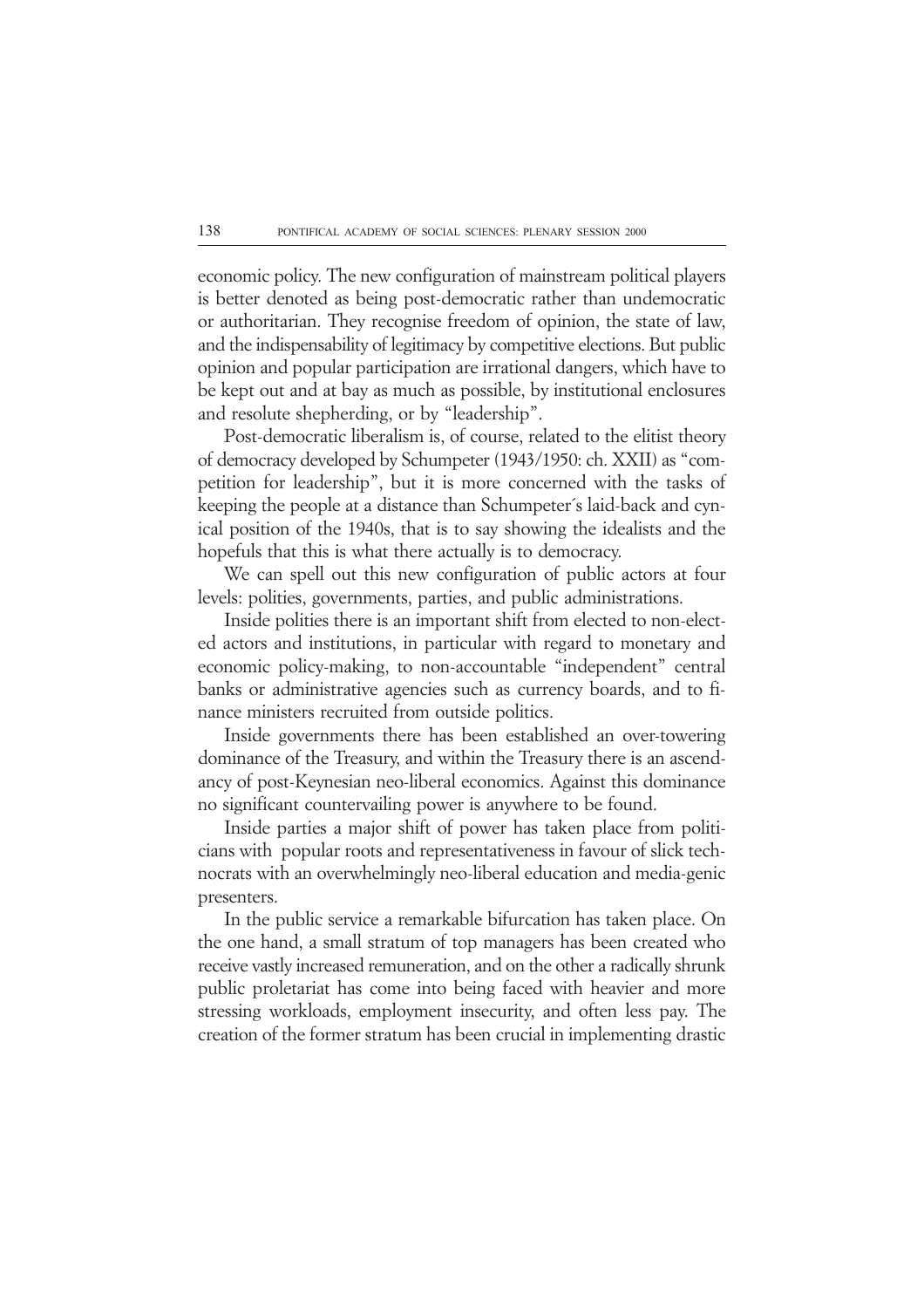reductions of, and deteriorated conditions for, the bulk of public employees, and in managing the privatisation of public services.

Any national post-democratic liberalism is sustained by the moves of financial markets and, if need be, by IMF arm-twisting.

With elections marginalised – and conventional popular protest defused into impotent protest voting for xenophobic parties, in countries such as Austria, Belgium, and France – and shared agreement and collective bargaining increasingly shunned both by governments and capital, there has risen another significant actor, side by side with the post-democratic liberal configuration. This actor is the *protest crowd*, often rallied by some rather specific vested interests attacked by the post-democratic configuration. Throughout the Third World there have been a series of "IMF riots", beginning in Africa and the Arab world and spreading to Southeast Asia in the 1997-98. In Europe the most spectacular examples of this were the 1994 demonstrations in Italy against the pensions cuts proposed by the then Berlusconi government, and the massive strikes and demonstrations in December 1995 in France, triggered by a government proposal to abolish the right of underground train drivers to retire at the age of fifty. The twentieth century ended with a spectacular, and in the short-run surprisingly successful, protest crowd against the World Trade Organisation meeting held in Seattle in December 1999.

The problem is that protest crowds may be effective expressions of popular will, capable of bringing down unpopular governments and policies, but they are hardly instruments of effective popular rule.

#### Summing Up

Democracy should be seen as an enormous range of alternatives, not only in the sense of offering an infinite range of possible policies, or only in the sense of a set of variable systems of elections and of decision-making, but also in the sense of raising fundamental questions about the people and its alternatives of rule. Taking them seriously involves realising not only the multiple meanings of people and rule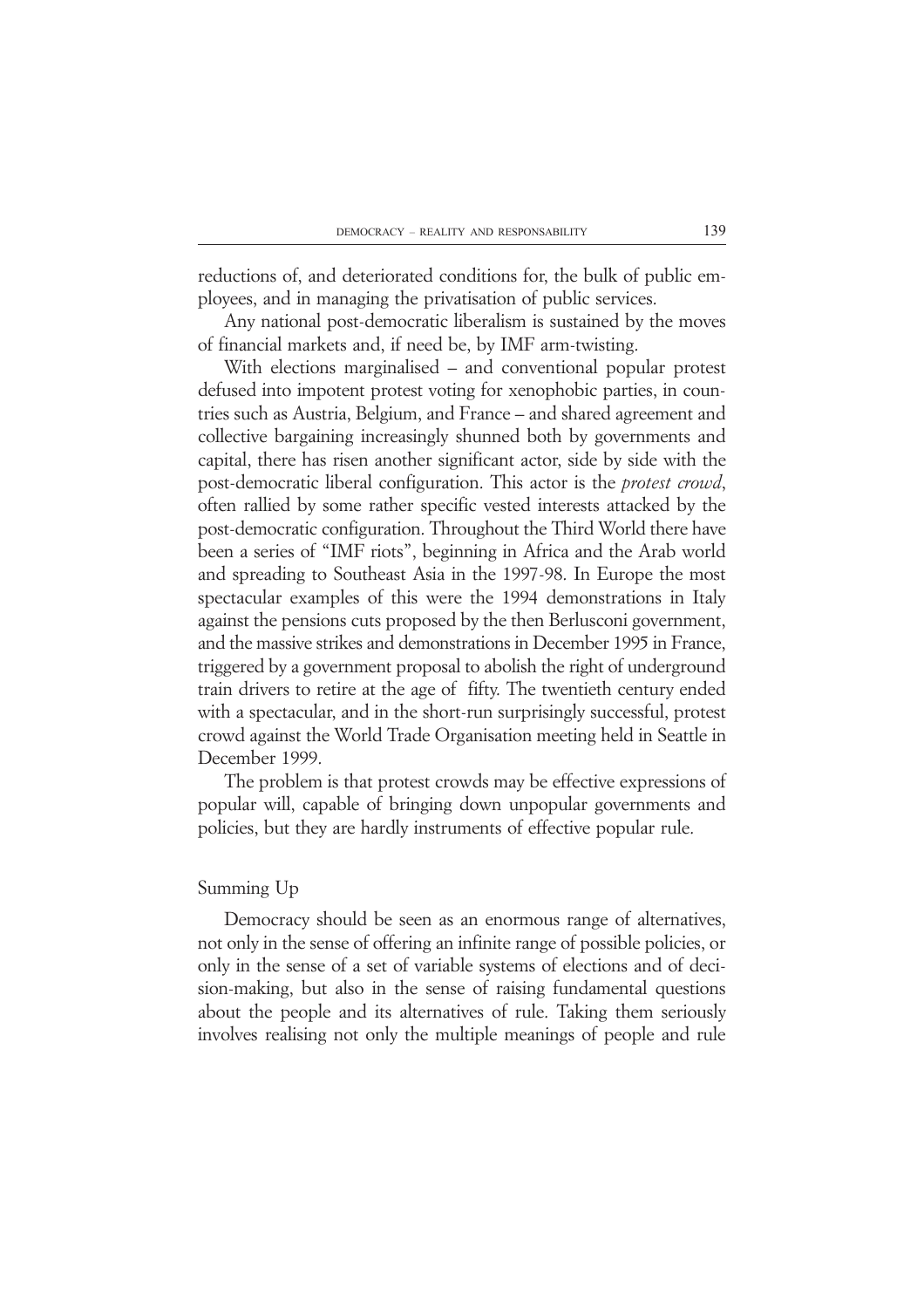but also the fact that what is popular is not always democratic and what is held to be democratic is not always popular.

We may tabulate a summary of the questions and issues touched on or implied above.

Figure 1. *Questions and Issues of "People"*

| Ouestions      | Classical Issues                     | Current Foci                                                |
|----------------|--------------------------------------|-------------------------------------------------------------|
| Who?           | Ethnic<br>Gender<br>Race             | Migration<br><b>Identity Politics</b>                       |
| More Than One? | Multi-Ethnicity<br>Multi-Religion    | Multiculturalism<br>Indigenous peoples<br>Regional cultures |
| Whence?        | Education<br>Descent                 | Citizenship<br>Civic culture<br>Social conditions           |
| What rights?   | Rights to act<br>Rights to claim     | Social entitlements<br>Cultural rights                      |
| Why rights?    | Emancipation<br>Instruments of power | Scope of human rights                                       |

# Figure 2. *Questions and Issues of "Rule"*

| Questions                | Classical Issues                 | Current Foci                                              |
|--------------------------|----------------------------------|-----------------------------------------------------------|
| Of what?                 | Sovereignty<br><b>Functions</b>  | National vs. International<br>Social & monetary functions |
| How much<br>is possible? | Knowledge<br>Control             | Big, chaotic, illicit<br>markets<br>Violence              |
| With what?               | State organisation               | Privatisation                                             |
| Rules?                   | Constitution<br>Class compromise | International rules<br>Market flexibility                 |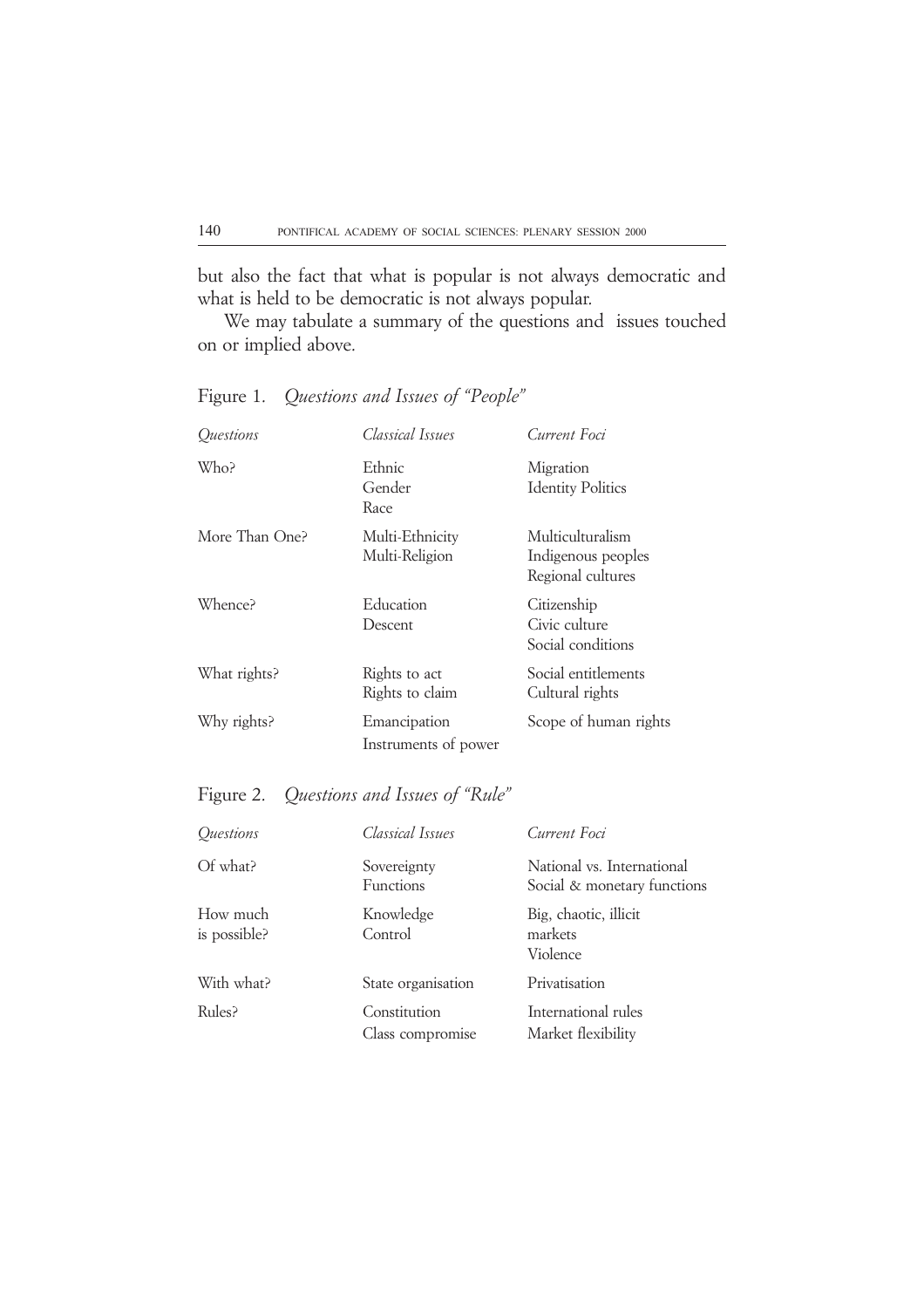Among all these issues, three seem to me more urgent than others. One concerns the best forms of multi-popular democracy, which refers to democratic arrangements for more than one people within state borders, as well as to forms of inter-state democracy which is regional, as in the EU, or global. The second has to face the question of rule of what? More concretely, the issue is how, and how strongly, to stand up against the current programmes for a leaner and meaner democracy, scaling down the proper functions of democratic rule. That is to say, the current programme of post-democratic liberalism. Thirdly, there is the most difficult question of all. How far is rule at all possible, in the face of huge, volatile, unpredictable markets, new forms of enormously profitable illicit trade in drugs, the informalisation of poor people's markets, and the endemic violence to be found in many areas? And, even more difficult, how is effective popular rule possible under these circumstances?

These are hardly times of democratic triumph. But they are, among other things, also times of claims to rights, and times of occasionally powerful popular protest. Whether these claims and protests will be able to prepare the ground for a new wave of democratisation in the world remains to be seen.

### Civil Society and its Limitations.

The last years of the Cold War saw the resurgence of the old and predemocratic concept of civil society, first as an intellectual weapon of the anti-Communist opposition in East-Central Europe, later as a companion concept to democracy, in particular in Anglo-American discussions of democracy but also more generally as a notion designating a prerequisite of a functioning democracy, or simply as a shorthand for the world of NGOs, a recent neologism (see further, Cohen and Arato, 1992; Diamond, 1997; Gellner, 1994; Habermas, 1992; Hall, 1995; Keane, 1988.).

As a normative argument against authoritarian state regimes, civil society has proved itself a useful instrument, and is currently being invoked to this effect, for instance in Egypt and in Iran. It may also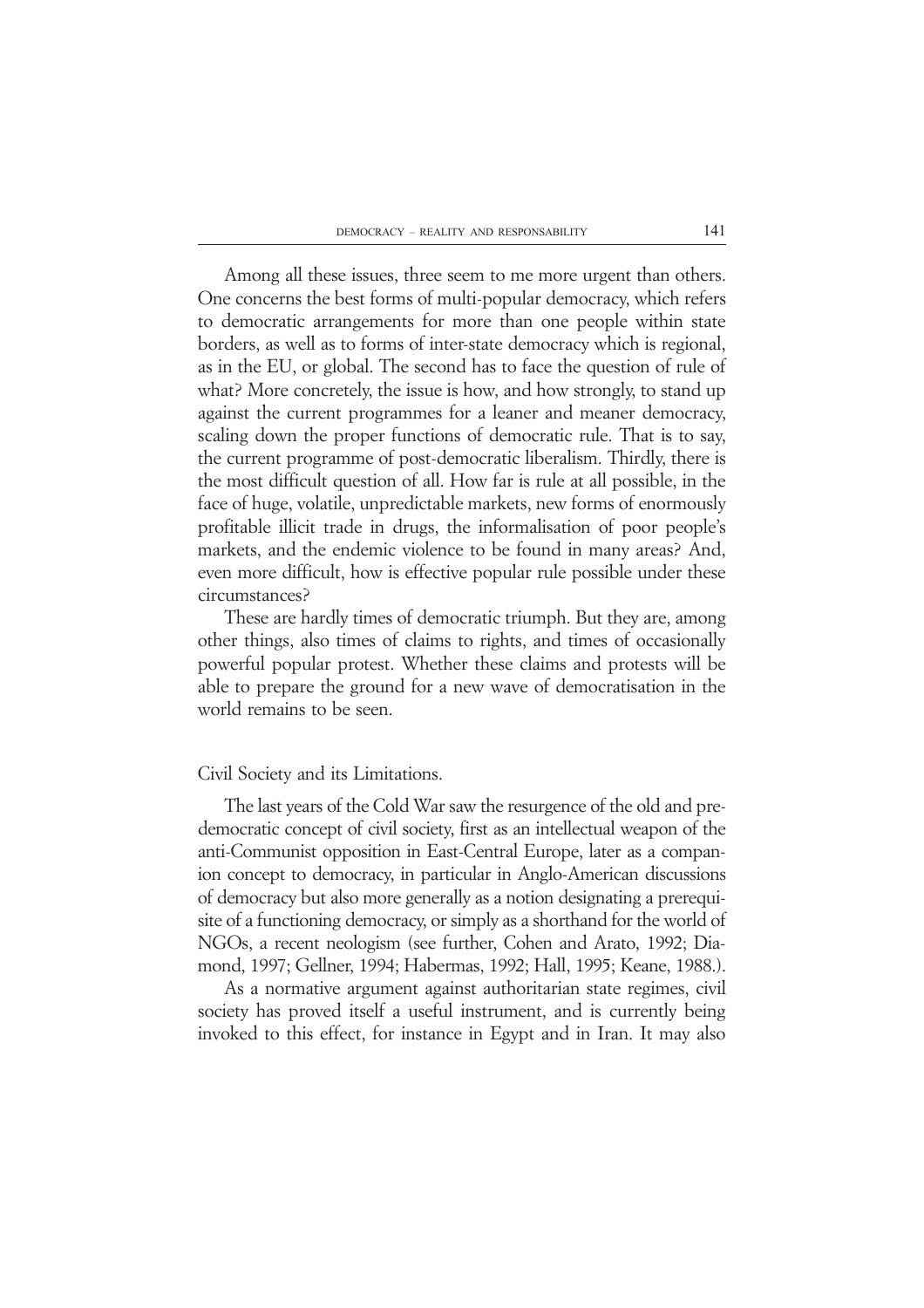highlight something of the basis of operating modern democracies. However, to grasp the problems of relating democratic ideals and existing democratic realities the concept of civil society is inept and inadequate.

Let us first lay out the basic structure of current civil society discourse. It has three fundamental characteristics. Civil society is a normative concept, a concept of goodness. Secondly, it is a separating concept, separating state and society. Thirdly, civil society is a political concept – including 1980s anti-Communist eastern European "anti-politics" – which conceives society from the angle of politics, polity, and political power.

### *Civil Society as a Normative Concept*

Normative concepts have a long tradition in social theory. In contemporary political theory we may distinguish at least three major functions of normative concepts.

One is normative *closure* – prohibiting, de-legitimating certain acts. The discourse of human rights has primarily, although not exclusively, this function, de-legitimating arbitrary violence, torture, and discrimination, for example.

Secondly, there are concepts for normative *opening* – claiming a legitimate social space, for a priori undefined or only generally and vaguely defined activities. Toleration and freedom of thought and speech have been traditional slogans of this sort. Here, too, is where civil society belongs, carrying a heavier, more pretentious political luggage than its predecessors.

Closure and opening may, of course, be seen as two sides of the same coin, and the same normative concept may be used both for opening some doors and for closing others. The point here is only that normative discourses can have different thrusts, and that current civil society discourse has the characteristic one of demanding an open social space.

Thirdly, normative concepts may designate a *direction* in which polity and society should go, or a *standard*, by which their location may be assessed. Justice is the classical concept of this kind.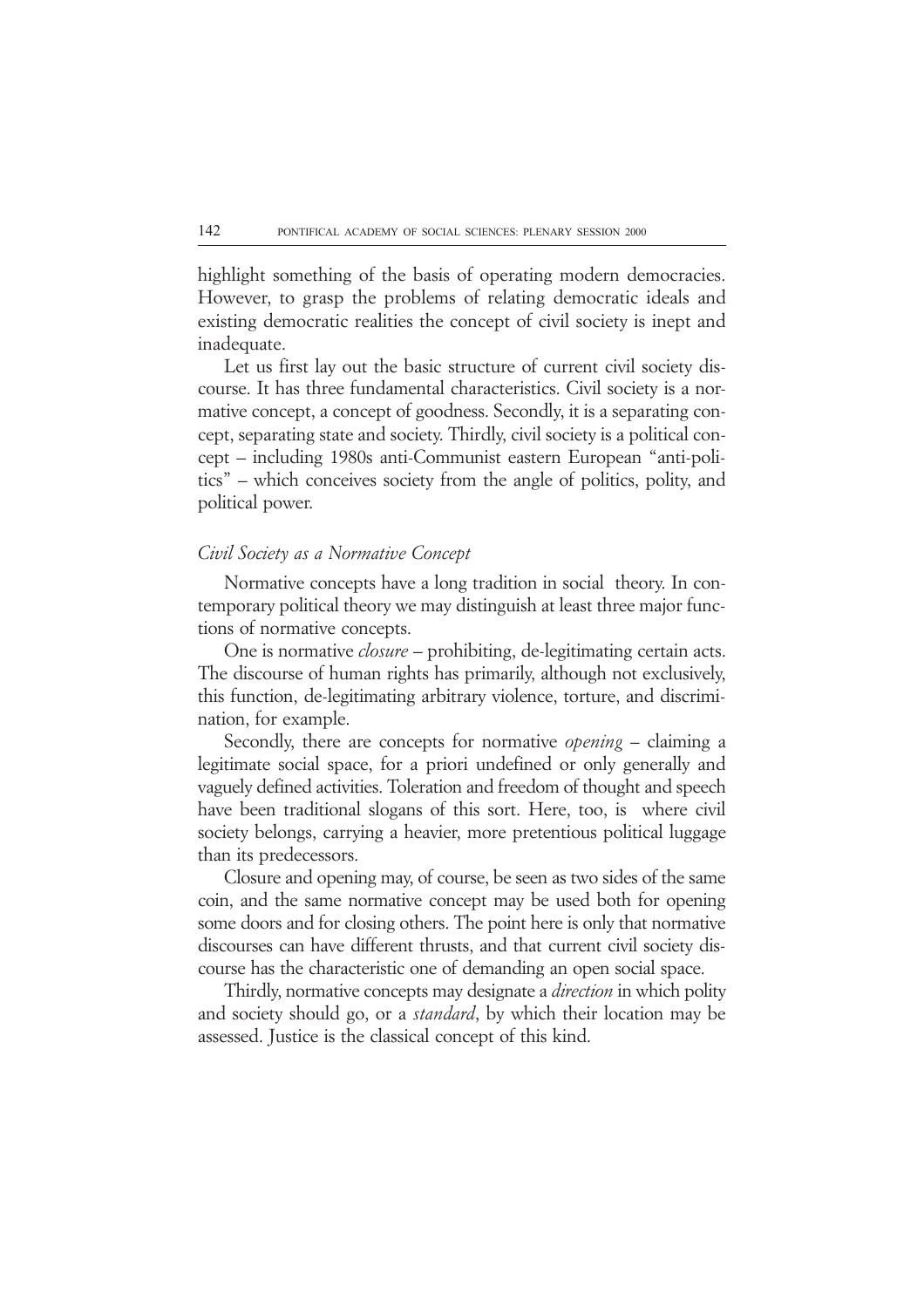Normative concepts have an important role in any discourse on matters human and social. However, there is also always a particular *risk of normativity*, which is the substitution of either hope or preaching for analysis. This risk, in turn, may be seen as a variant of a more general phenomenon – the cost of illumination. A concept is launched for elucidating something, like a spotlight. But a spotlight casts its light on some things by throwing darkness over others.

Civil society illuminates:

The democratic importance

of voluntary associations (cf. Putnam, 1993; Cohen and Rogers, 1995), of civility,

of civic etiquette, decency (Carter, 1998; Margalit, 1996), and of procedure and communication (Habermas, 1992).

Civil society throws into darkness:

Different resources among citizens/residents.

Interest conflicts among citizens/residents.

Different cultural impregnations of citizens/residents.

Different meanings and implications of associational membership (cf. Rosenblum, 1998).

Political issues of substance.

The empirical structure of contemporary publics.

Civil society discourse is veiling the complex and multi-layered character of contemporary societies, including the multiple meanings, experiences, and consequences of associational pluralism, which may be not only supportive of democracy but also subversive of it, or an authoritarian safety-valve, an escape from politics, or many other things.

At the April 1998 session of the Pontifical Academy, Professor Glendon (1999: 368) expressed some telling reservations, interestingly enough, not about the concept of civil society as such but about its inter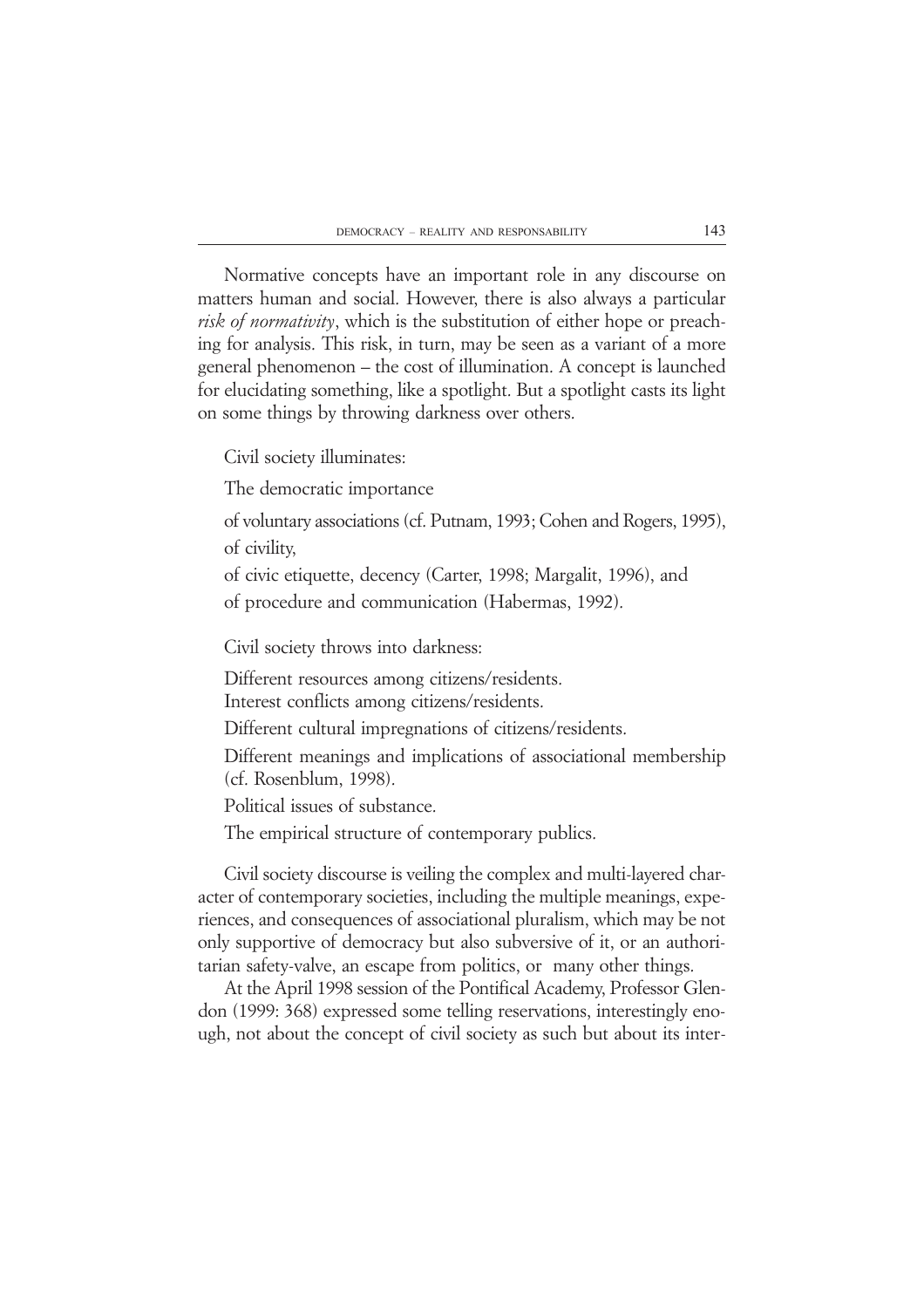national application. "Lobbies and interest groups are not 'civil society'." Secondly, organisations "very distant from public scrutiny and democratic accountability" do not qualify for civil society. Thirdly, "'capture' by special interest groups" is not something that a civil society, in Glendon's reading, brings about.

At this point it might be asked, what current democratic countries are there which are without "lobbies and interest groups"? What sense is there to conjuring away the latter, as Arato and Cohen, and Habermas do through economics, by defining civil society as society with the economy left out? In any case, this conception of civil society renders a priori impossible any investigation into the reality of actually existing democratic societies.

Secondly, civil society is a concept by which to distinguish and separate the state and society. The state stands for compulsion, usually also for hierarchy or verticality; civil society for voluntariness, horizontality. Civil society, as a rule, stands for goodness, while the state is, at best, necessary. The prevalent separation is tripartite: state (compulsion, rights system, polity, e.g, democracy), civil society (associations, discussion), private sphere (families, enterprises, ethnicities).

This definitional separation of the state and society is a positive hindrance to investigations into the social implications and outcomes of democracy and of political rule in general. We may in this respect compare recent civil society discourse with a couple of other major conceptuali-sations of modern social science, with respect to the key actor they focus on – the kind of action and the forms the outcome of the action takes.

Three state-society discourses

|                              | Model Actor                                          | Mode of Action                             | Outcome                                   |
|------------------------------|------------------------------------------------------|--------------------------------------------|-------------------------------------------|
| Modernisation<br>Corporatism | The state<br>Implicit symmetry<br>of state & society | Pol. mandate<br>Interest<br>intermediation | Social change<br>Socio-economic<br>policy |
| Civil society                | Society                                              | Exercise of<br>Citizenship                 | Democratic<br>procedures                  |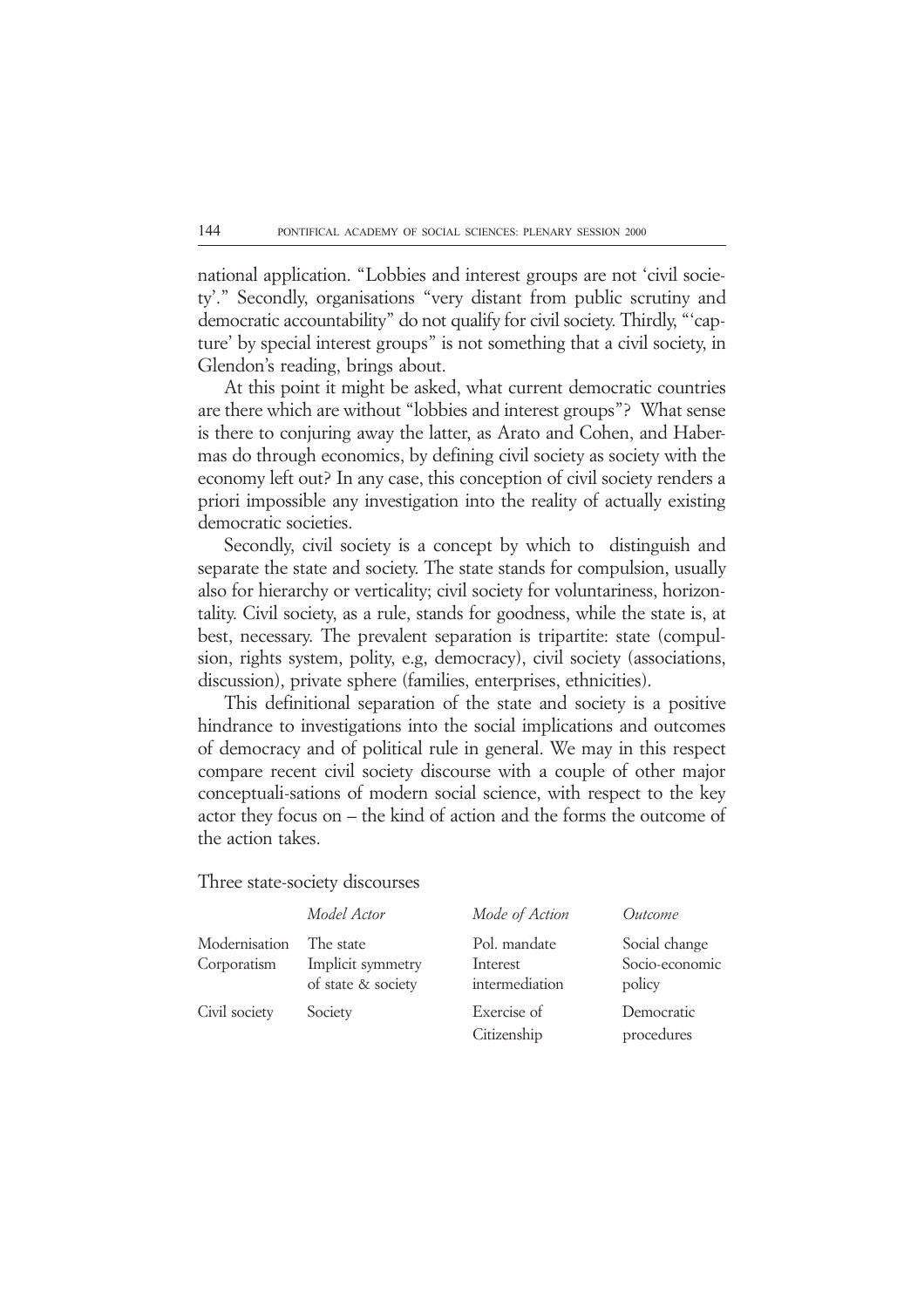Finally, current (in contrast to Hegelian) civil society discourse conceives of society primarily from a political angle. Society is viewed and evaluated mainly from its bearing upon the polity. This means neglecting the social texture and the cultural timbre of societies. It is a noteworthy polar contrast to the Swedish tendency of conceiving the state in economic terms, as the "public sector".

Above all, it is this narcissistic politicisation of society which renders civil society discourse so inept in dealing with the outcomes of the politica

### Transcending Civil Society

The idealised, over-politicised, nationally unproblematised conceptions of the social world built into the current concept of civil society may be overcome by going further in three directions.

## *The Social Production of Citizens*

Instead of delimiting civil society by definition away from the economy, from the private sphere of the family, and/or from the "primordial" *ethnos* as a special sphere where public citizenship is exercised, it seems to me more fruitful to raise questions about what kind of citizens a given society in a given period tends to create. This type of question cannot be adequately answered with reference to the number of voluntary associations. Scandinavia and the United States, for instance, both score very high on associational density, and both are stable democracies. However, their polities put out very different policies, and the kind of civic input into the political process is also very different between the two.

Pertinent questions would then be asked about:

The allocation of economic, social, and cultural resources to the citizenry, the amount of such resources available and their distribution among the citizens.

The provision of role-models and role-patterns.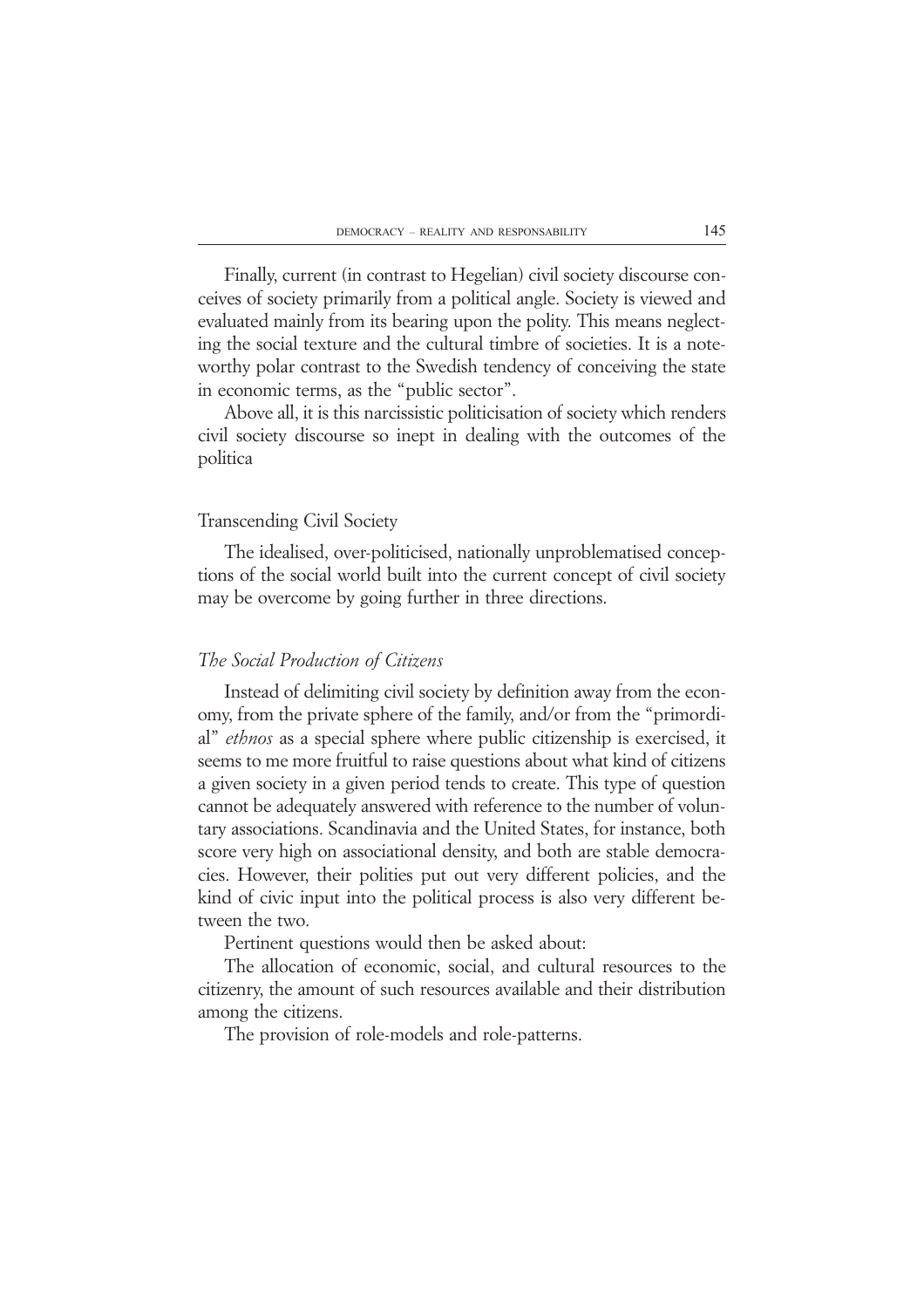The historical structuration of expectations and fears with regard to life and society.

### Structures of opportunity

The above may amount to a large-scale social scientific research programme, but it may also be approached more summarily, as something many concerned and informed citizens know a good deal about. From both angles a vista is opened up, which the normativity of current civil society discourse tends to hide or to obscure.

### *The Public Sphere as a Reality*

Jürgen Habermas (1962) once made a brilliant empirical historical study of the elusive but important social phenomenon, the *Öffentlichkeit*, usually rendered in English as "public sphere". However, in contemporary theoretical discussion, including Habermas's own work, normative ideals of the public sphere have crowded out analyses of how the current political public sphere actually operates.

If one wanted to bring the public sphere into theoretically relevant analysis, it might be fruitful to conceptualise it as a "field" in Pierre Bourdieu's (1992) sense, i.e., as a field of force and battles, rather than as an intellectual café conversation. This would entail looking into the topography of the public landscape. That is, into channels and locks into the public debate; the interrelations of different "sub-fields" or publics, e.g., of organisations and of the media; the roads to the top, to public leadership, and their pitfalls. How is "public(icity) capital" accumulated, and transformed into "political capital"?

### *Trans-Cultural, Supra-State Normative Orders*

If anything in the above critique of current civil society discourse is correct, then not much is to be expected from recent hopes and talk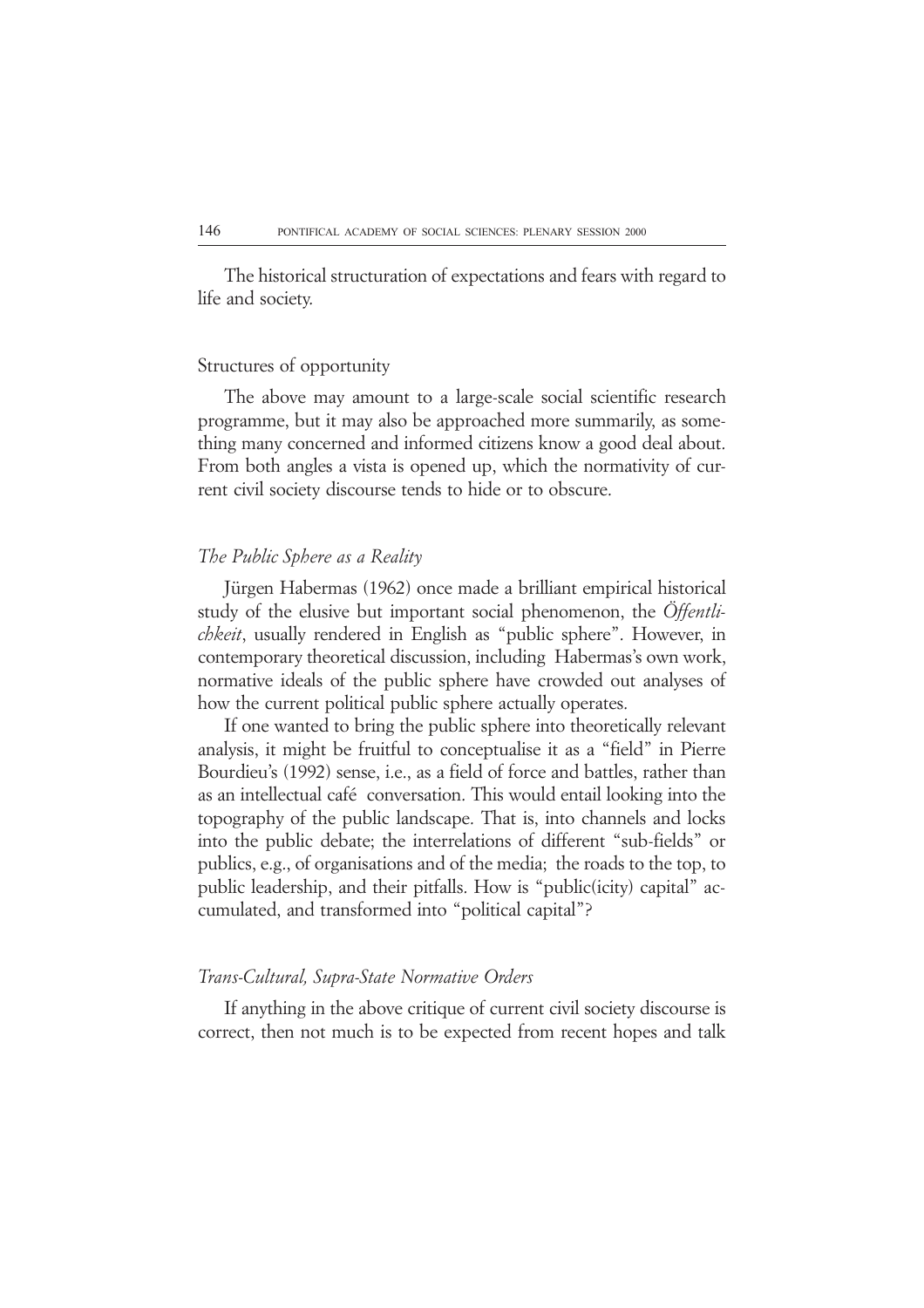about a European or a global civil society. Again, such a civil society would certainly be a good thing from a democratic point of view, but the normative focus is, again, likely to cloud the vision of major issues involved.

In order to get a handle on the attempts at, and embryonic developments of, supra-state and transcultural normative orders, global and regional, it seems to me crucial not to lose sight of something civil society discourse tends to define away, i.e., the entanglement and the interactions of state and non-state actors. For the foreseeable future such involvement and such interactions are what will decide global and regional governance, where the latter is not overwhelmingly an interstate affair, as is the case with the European Union. And the problem with the "democratic deficit" of the EU is not so much the non-integration of national civil societies, as the deliberate insulation of both the Union and the member polities from popular influence, e.g., in the new key areas of monetary policy and military policy (from the Kossovo war onwards).

The rise and the political recognition of resourceful international non-governmental organisations and their inclusion in the UN machinery of conferences, and of resolution and convention drafting, are very important new developments, but they are not an emergent emancipation of an international civil society from the nation-states and their international organisations. Rather, the pattern is one of some NGOs and some states striving to link up in order to influence other states. The new international jurisdiction, with its powerful signals of the War Crimes Tribunal on former Yugoslavia and the Pinochet case, is basically an inter-state affair. Global satellite television is indeed a new public sphere, but its difference – as strongly asymmetric communication – from the *agora* or the *salon* seems to be apparent enough to enable us to hesitate before deeming it a global civil society in the making.

It is the new patterns of inter-state, of nation-state and NGO, and of nation-state and global media, interactions, in the welter of accelerated or changed global processes of finance, trade, migration, and cultural encounters, that need to be unravelled, evaluated, and acted upon.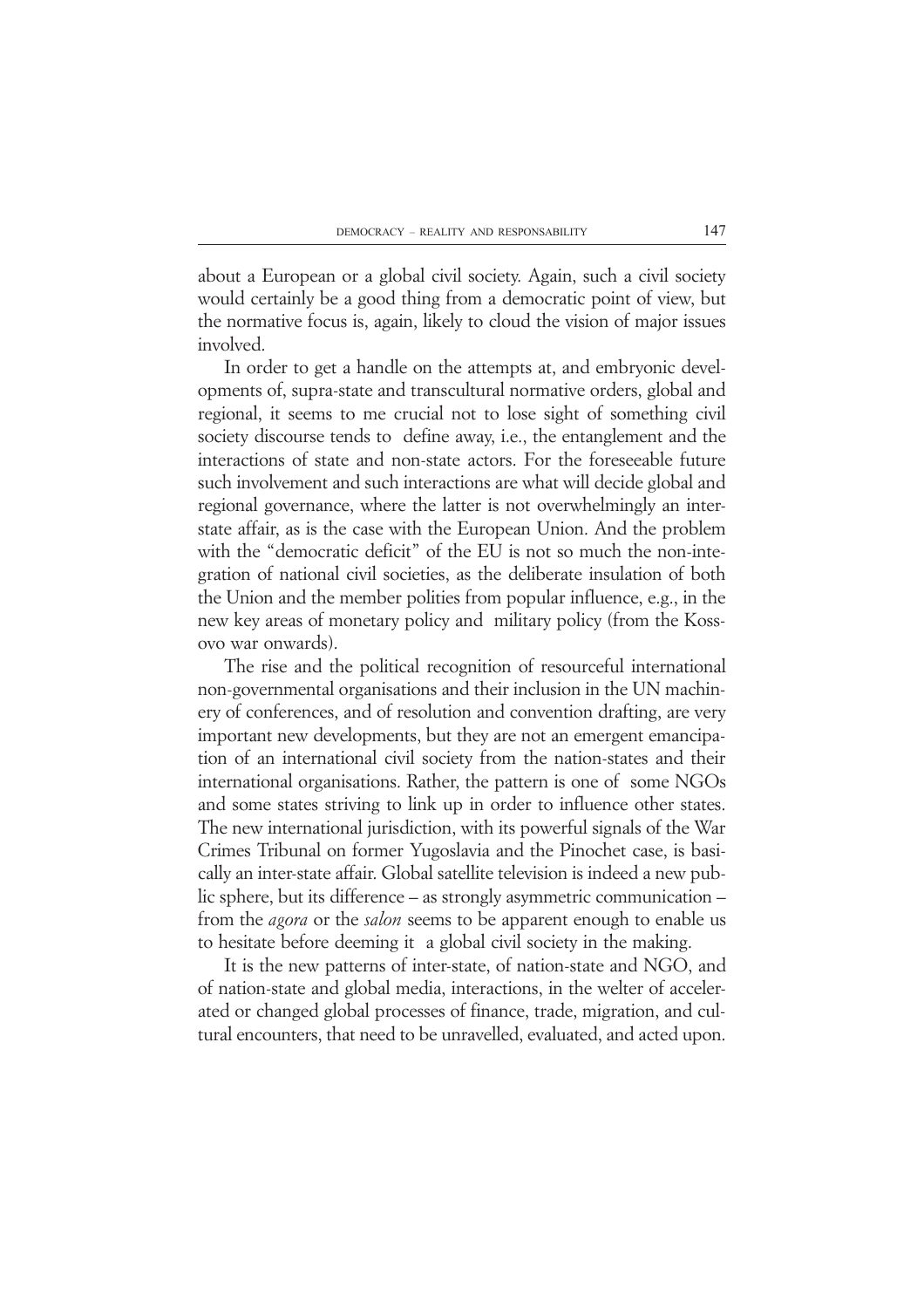### Democracy, Human Rights, and Social Justice

Democracy is, above all else, a procedure, a principle of sovereignty, a rule of legitimacy, a manner of decision-making. But a procedure with a specific meaning, one ideally expressing the rule of the demos, the people. Looking at the ideal and the reality of democracy, then, has to mean going beyond procedures and manners of civility and enquiring into the human outcomes of democracy. In other words, examining questions of democracy and human rights, of democracy and social justice and injustice.

In this vein, the twentieth-century record of liberal democracies appears appalling. We may try to disentangle it by distinguishing the democratic record with reference to the annihilation of others, the institutio-nalised humiliation and oppression of others, the human sacrifice of their own populations, and the social sacrifice of their own populations.

With regard to the direct physical annihilation of civilian populations, modern liberal democracies, in particular the British and the American, by far surpass any pre-twentieth century regime in numbers killed. In terms of killings, the terror bombings of German and Japanese cities in the last years of World War II were more than comparable to the Stalinist terror of 1937-38. In the former, about 900,000 were killed (Parkin, 1977: 88, 159), in the latter almost 700,000 were executed (Getty, 1993). It might be added that the terror bombers are still democratic heroes, while the leading Stalinist executioners were themselves executed and the (bulk of) their victims rehabilitated. True, this is not at all on the same scale as the Nazi German Holocaust, but that seems a far-flung qualification. It will, of course, be objected, that there is a crucial difference between an enemy population during an external war and the internal enemies of a given polity. But the whole point of the concept of human rights is that there is no such difference. The killing of an unarmed civilian is a violation of human rights wherever and whenever it takes place.

The willingness of liberal democracies to inflict pain, including death, upon unarmed civilians did not end with World War II. The current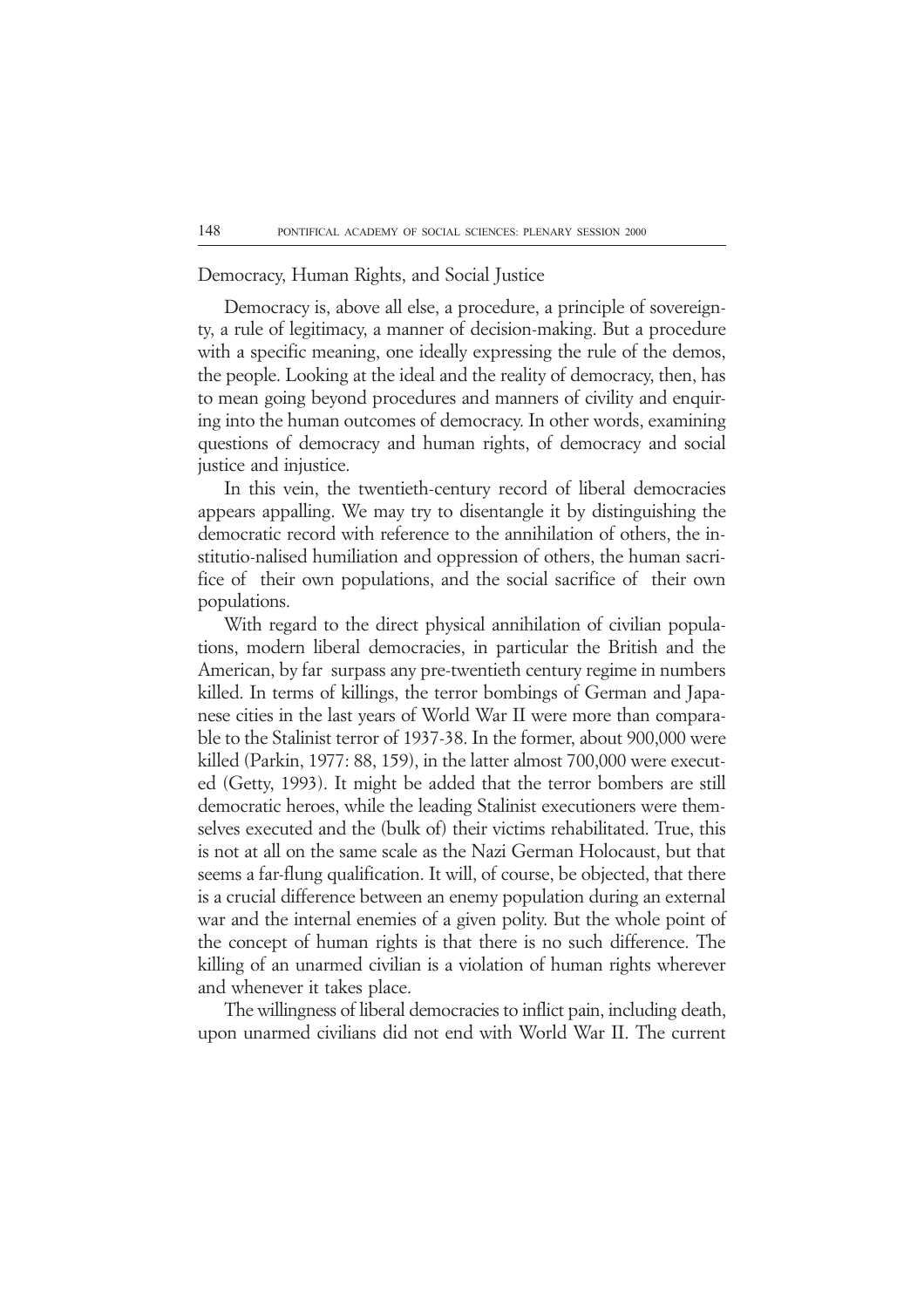on-going, decade-long, destruction of Iraqi society by the US and the UK blockade, with the loyal support of all Western Europe and many other liberal democracies, is a vivid example. How many civilian deaths it has caused, nobody knows, but UN estimates run into several hundreds of thousands. The Kosovo war started out with some proclaimed humanitarian constraints, which were soon overcome, however. In the end, the war was won precisely by destroying the civilian infrastructure of Serbia, factories, bridges, power stations, and not by any military engagement. On top of this is now being added an economic blockade. Amnesty International (but not the War Crimes Tribunal) has had the courage and consistency to bring up these liberal violations of elementary human rights (in its 6 June 2000 report).

The completely ethnocentric conception of freedom and democracy in liberal democracies was displayed in the immediate aftermath of World War II, supposedly fought and won on behalf of freedom, democracy, and human rights. While the defeated powers were treated with magnanimity, the French and the Dutch violently re-asserted their right to rule other peoples and to extract the wealth of their territories. Britain did not fight for the Indian Crown Jewels, but everywhere else it did, from Malacca to Africa. In the US, white racism was re-affirmed, in spite of the "Dixiecrat" rebellion among the Democrats.

Here, however, liberal democracies have undergone enormous internal change during the last third of the twentieth century. Racism, enshrined in North America from the first New England colonies, was outlawed after more than three-hundred years. On the other hand, the idea of recruiting foreign workers, without political and social rights, the idea of "guest workers" to do labour which the native population does not want to do itself, was subscribed to by West Central European liberal democracies (Austria, West Germany, Switzerland) in the 1960s.

While the Anglo-American democracies – regardless of the party in power – are still prepared to continue their wars to the point of the last Iraqi or the last Serb, in the same way as they were prepared to go on until the last German and the last Japanese were left, the willingness of liberal democracies to sacrifice their own populations has undergone a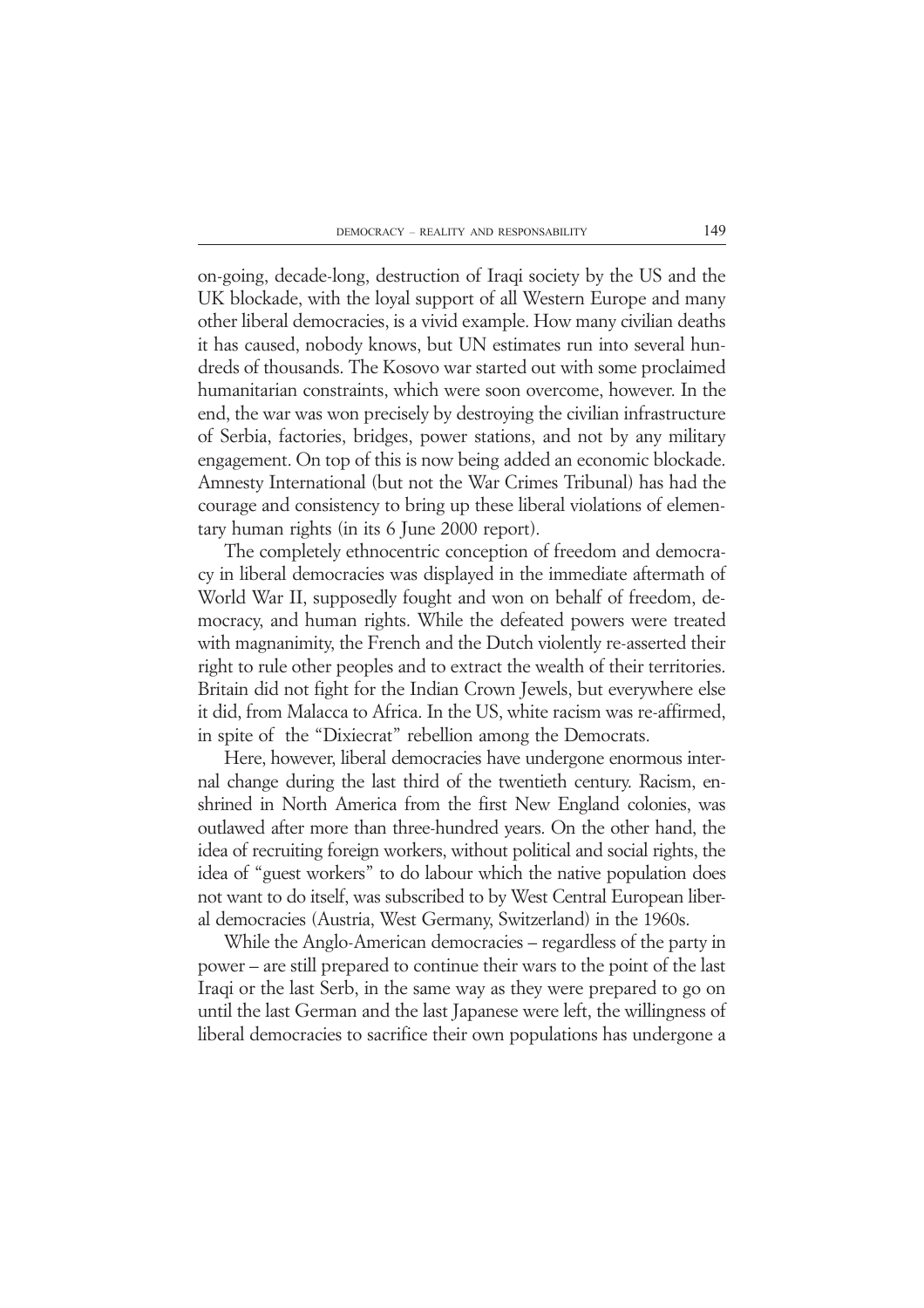dramatic change since the end of the Cold War. During that period this policy was part of a poker method by which to threaten, and be prepared to take on, a full-scale nuclear war. But in the Gulf and Kosovo wars, a major, self-imposed constraint of the liberal democracies was the wish to avoid, or at most to contemplate a handful, of casualties on their own side. The turn away from the conscription of citizens to professional soldiers may be taken as another sign that current liberal democracies are less prepared to human sacrifice than was previously the case. Here, World War I was the apotheosis of a liberal human slaughterhouse, as exemplified by Verdun, the Somme, Gallipoli, and other types of necropolis

There has always been quite a distance between, on the one hand, the liberal *salon* or café, and the ordinary people. In fact, the very "civility", or polish, of liberal civil society excluded, and was often meant to exclude, ordinary people. And land reform, trade unionism, and social entitlements were rarely the objects of concern of liberal civil society. In power, liberal democracy has allowed much less, and much more intermittent, economic redistribution than nineteenth-century liberals and conservatives feared and than nineteenth-century socialists and radicals hoped for. Historically speaking, wartime mobilisation has been more effective than democracy per se in redistributing income and wealth. The long-run historical tendency during the twentieth century has been one of intra-state equalisation, primarily through the very richest tenth of the population losing out to the "middle classes". Those at the bottom of the scale have hardly gained anything in relative terms.

However, even this uneven and limited tendency towards equalisation has largely come to a halt over the past two decades. In several cases it has been turned into its opposite. General income inequality has increased again, and in the few cases where there has occurred more educational opportunity across social classes this has stopped. Between nation-states, economic inequality has accelerated its longterm growth.

The personal and cultural rights of individuals have, by and large, broadened during the course of the century, but liberal democracy as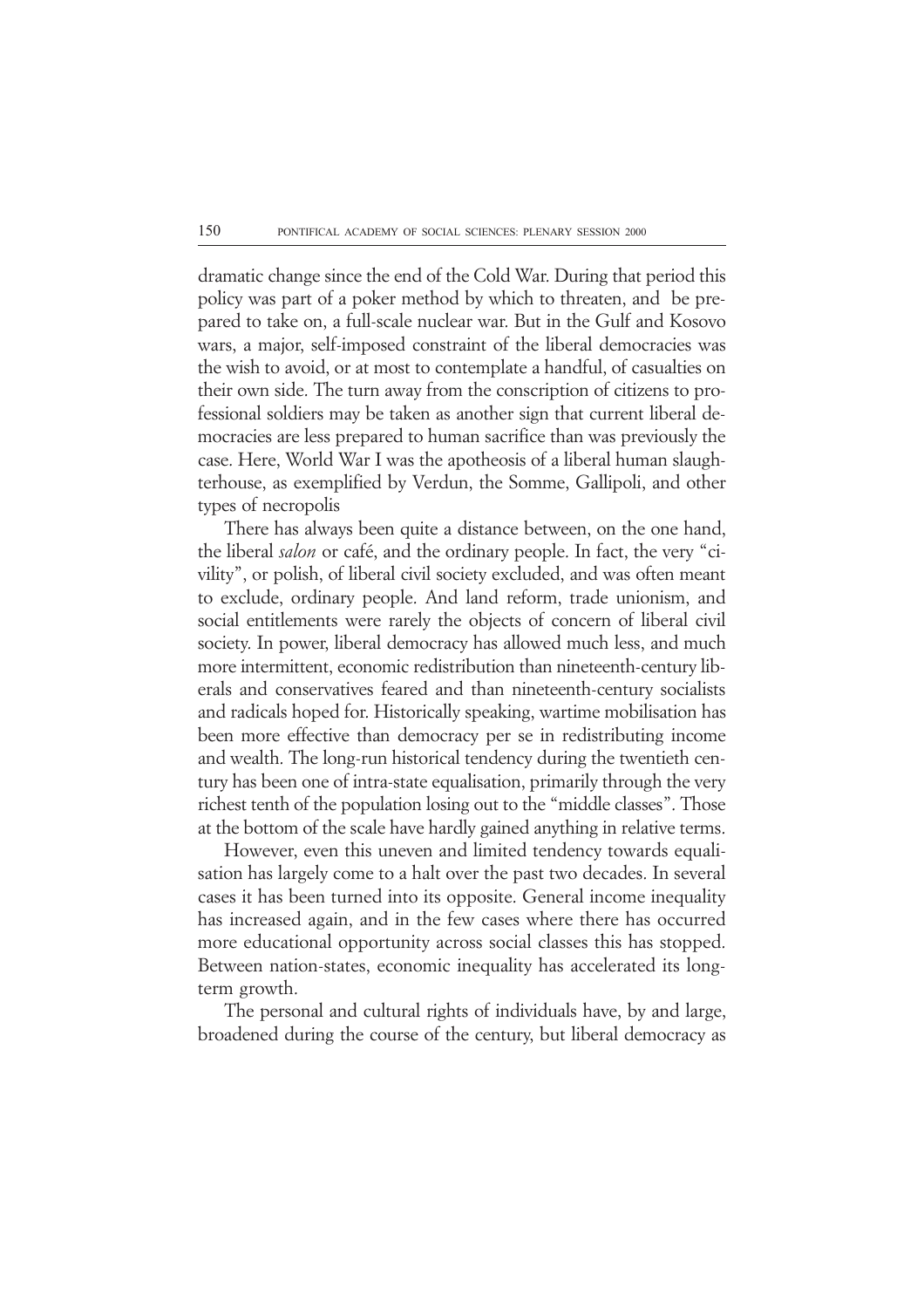such has hardly constituted a general vanguard. The Communist Soviet Union, for instance, much preceded Latin Western Europe, from Belgium to Italy, at the level of women's rights, and Western Europe generally in terms of national cultural rights. Female dress (at school ) is still a matter of public politics in France. The United States, on the other hand, has often been a forerunner in the institution of women's rights, and has been so again during the last third of the twentieth century, in some respects together with the Scandinavian countries. While far from always effective, these rights of non-discrimination and non-harassment constitute an albeit belated major step forward for human rights.

The intrinsic social achievements of liberal democracy seem to limit themselves to one thing mainly, to the prevention of large-scale famine, on the scale of Stalin's Ukraine, British colonial Bengal, or Maoist "Great Leap" China (Sen, 1999). That is important, but pretty modest in view of the ideals of liberalism and classical democracy.

Why have there been these persistent (re)productions of cruelty, discrimination, humiliation, and poverty on the part of liberal democracies? Apart from the historical argument that all liberal democracies stem from authoritarian, non-democratic, patriarchal societies of privilege and exploitation, instead of from a social contract, there seem to be two major reasons. One is that liberal democracy shares with most other political and ethical conceptions a great capacity for demonising the Other, against whom anything is permissible. It is noteworthy that fifty years of human rights discourse, pushed by liberal democracies, have had virtually no impact whatsoever on the war conduct of liberal democracies, be they high or low intensity wars, external or internal, declared or undeclared.

In the last decades of the twentieth century liberal democracies have also found a new weapon for inflicting suffering on large populations with unwanted political regimes – the economic blockade. First tried out, with limited success but much perseverance, against the Cubans, applied with great vigour and with punishing efficacy for ten years against the Iraqis, it is currently being meted out against the Serbs.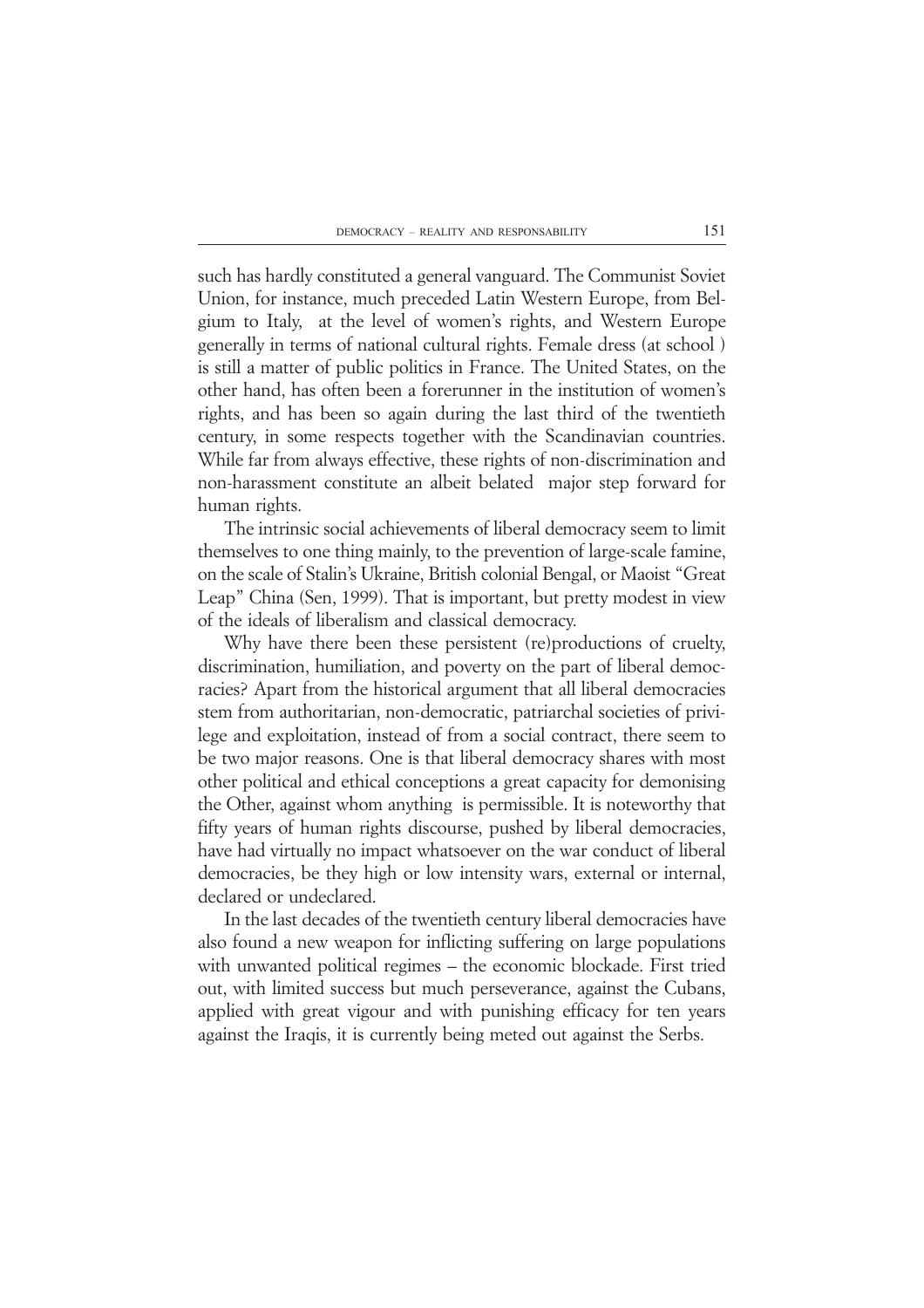This enduring readiness to make large numbers of people suffer because of a leadership which does not behave according to an invoked norm draws upon a moralising streak of secularised liberalism, which is probably of monotheistic, and in this case Christian, origin. The Others are not simply crude and ignorant barbarians. They are also breaking the law of the one true faith.

In contrast to authoritarian dictatorships, which often demonise an internal Other, liberal democracies usually see their enemies as outside their own state borders, although these may include a considerable number of enemy agents or suspects.

Internally, on the other hand – including internally in relation to the whole oecumene of non-enemies, i.e., globally – liberal democracies have a persistent tendency towards *marginalising* others. The marginalisation of some people is an inherent, constant possibility of liberal individualism. The capitalist economics of all presently existing liberal democracies makes this a constant tendency. The experience of the twentieth century demonstrates that only to some extent, during some periods, and under some conditions, is democracy capable of counteracting this tendency. The best conditions have been provided by wartime mobilisation, which has been a great engine of full employment, economic levelling, and civic participation. The World War II experiences in Britain and the United States are the most striking examples. But the post-war boom, with its regional rapprochements, and the mobilised peace decade from the late 1960s to the late 1970s, were also major periods of inclusion in most liberal democracies.

Current tendencies are less positive. The international picture is mixed. There is, on the one hand, a certain progress in human rights discourse, perhaps even in practice, through the UN machinery. The Pinochet case and the War Crimes Tribunal on Yugoslavia are at least signalling the risks of high profile violations of human rights, although the second suffers from being part of a starkly ambiguous North American and Western European set of operations with regard to former Yugoslavia. On the other hand, the economic polarisation of the world is continuing.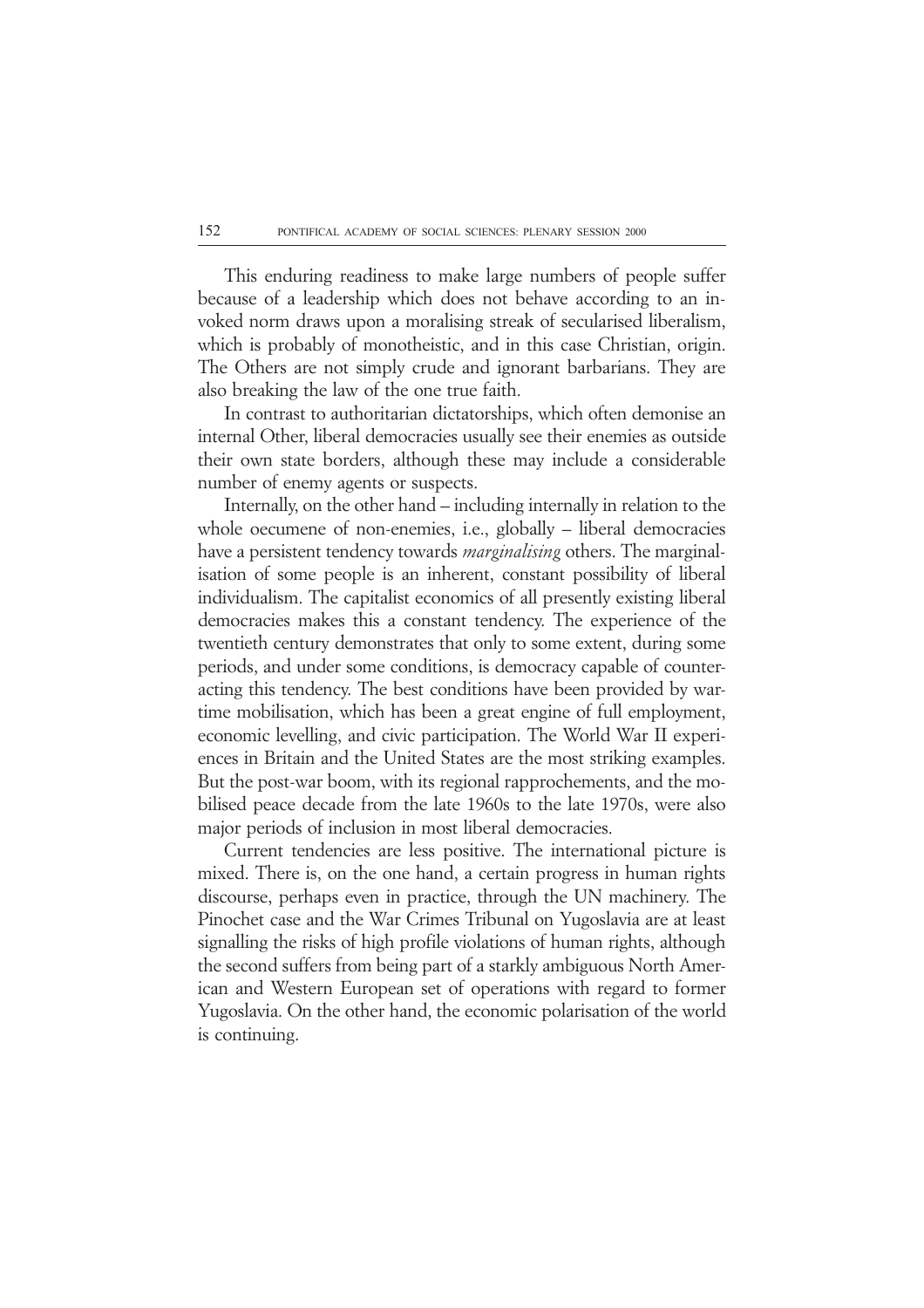Domestically, most liberal democracies are ending the twentieth century by moving towards more inequality, socio-economic exclusion, and internal violence. As hinted at above, there is one major, though partial, exception – the position of women. In Western Europe and North America, but also, although at a different pace and level, in some, but far from all, parts of the Third World, women have recently made substantial gains – in higher education, in politics, and in general social rights. Otherwise, the general tendency is towards more economic inequality, more exclusion from employment, wider social differences in life and health expectancy, and more violent crime. When and where poverty and economic exclusion increase, women and children tend to be hit hardest. This is the impact, in albeit varying degrees, of postdemocratic liberalism in the West, of structural adjustment programmes in the Third World, of the financial crash in the one successful non-Western economic region (East Asia, with the exception of China), and of Eastern European post-Communism.

While there are many fewer dictatorships in the world than, say, twenty years ago, it is much more difficult to say whether there are fewer people living in misery, and if there are, this is due overwhelmingly, not to democratisation, but to the economic development of East and Southeast Asia.

Indeed, the most recent twentieth century social reports by international organisations are rather apocalyptic. The UN's *Human Development Report for Central and Eastern Europe and the CIS 1999* found that "a human crisis of monumental proportions is emerging in the former Soviet Union". (Here cited from the World Bank/William Davidson Institute publication *Transition*, August 1999, p. 19). The World Bank *Global Economic Prospects* concluded in December 1999: "the negative social impact of the East Asian Crisis and consequent crises in Russia and Brazil has been enormous. The increase in consumption poverty has been significant. In addition, the crisis has resulted in … sharp declines in middle-class standards of living." (p. 47). And the UNICEF's *The State of the World's Children 2000* exclaimed in its "executive summary": "Despite the progress made on many of the goals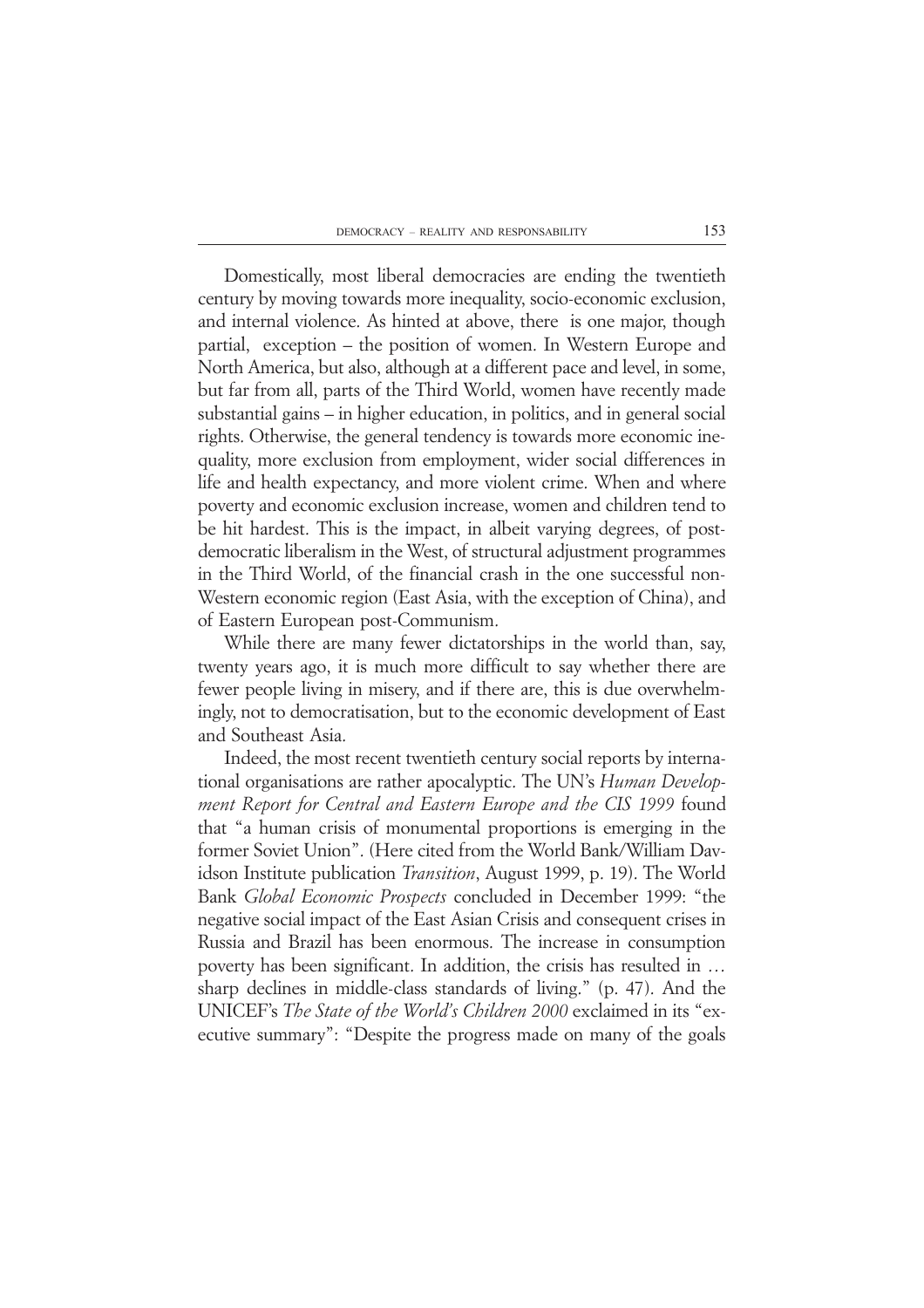set at the 1990 World Summit for Children, this has been a decade of undeclared war on women, adolescents and children as poverty, conflict, chronic social instability and preventable diseases such as HIV/ AIDS threaten their human rights and sabotage their development."

In the face of these stark realities, which certainly show no "democracy dividend", I do not think we are much helped by theories of justice and of civil society, however noble and ingenious, or by any affirmation of basic values, however, humane. What then?

In terms of discourse I can see two paths which are worth pursuing. Both are immanent critiques of mainstream discourse – there is currently no counter-flow in a humanist direction. One starts from the discourse of human rights, generally recognised and generally violated. Taking human rights seriously, the environmental rights of the human species as well as the rights of every individual of humankind to a lifecourse of freedom and development on par with the possibilities of the species, would have very far-reaching social consequences. In the world of limitations in which we live, it would at least provide us with a clear yardstick by which to measure the prevailing wisdom of the powers that be.

Secondly, the current self-celebrations of liberal democracy seem to be an excellent occasion for taking democracy seriously, i.e., critically. As hinted at above, this would entail hammering at the arbitrary boundaries of the *demos*, raising questions, and even providing provisional answers, about the social production of democratic citizens, about the institutional meanings of "self-government" or "popular rule".

Practically, the basic way to change an evil world is through the empowerment of the powerless, of the disadvantaged, who are indeed those most competent to define social injustice. The twentieth century saw the rise and the decline of a powerful empowerment of the disadvantaged, the labour movement. There were other important popular movements. Nineteenth-century European and American nationalism spread around the world, in particular to the Colonised. The women's movement grew into a major force, without being ever very strongly organised. However, the twentieth century was lived mainly through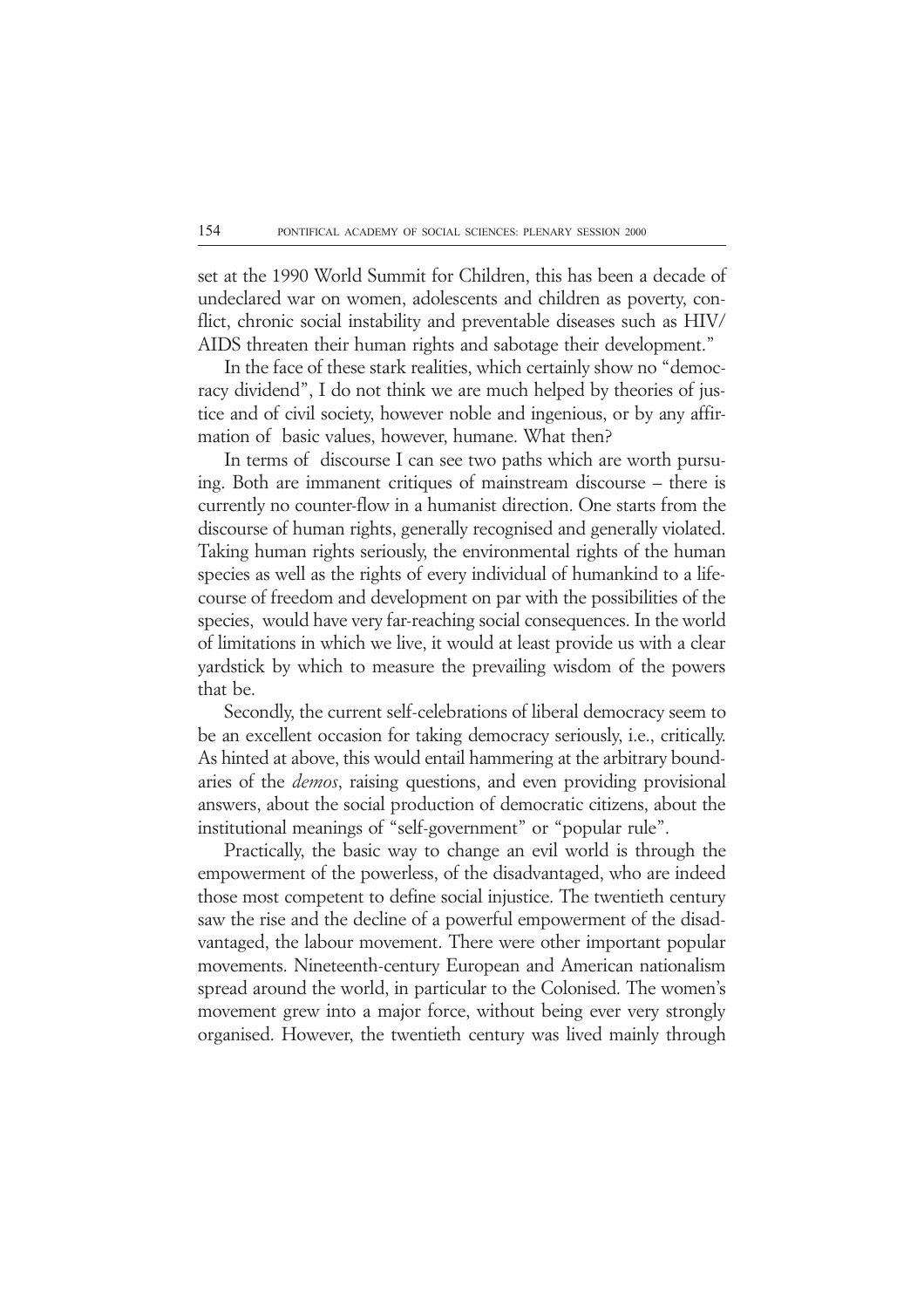the prism of the labour movement. It was the only major male support of the women's movement, the only significant metropolitan support of the anti-colonial movement. It was a model for its Christian Democratic emulator and competitor, and a model for its Fascist enemies. The potential threat it posed was at the back of the minds of the major bourgeois social reformers. The labour movement produced both the major revolutions of the century – directly in the Russian case, more indirectly by moulding the revolutionary cadre in the Chinese – and the most important programme of comprehensive social reform in the form of Scandinavian Social Democracy. The enduring strength of the movement ensured the lasting success of this last, while its weakness made possible the dictatorial development of the revolutions.

On the threshold of the twentieth century, the forces of human rights and of consistent democracy – as one would say today, instead of the more self-confident "human emancipation" with which Marx was concerned – are not to be found in or around one major movement. Nevertheless, both the sociologist and the concerned citizen in me would concur that progress in human rights and in the reality of democracy will be decided by the social movements of those directly affected by the deficits of human rights and of democracy, by their demands for what they take as social justice.

#### *List of Literature*

- Batstone D., and Mendieta E. (eds.) (1999): *The Good Citizen* (New York and London, Routledge).
- Bourdieu P. (1992): *Réponses* (Paris, Seuil).
- Carter S. (1998): *Civility* (New York, HarperPerennial).
- Cohen Jean, and Arato A. (1992): *Civil Society and Political Theory* (Cambridge MA, Harvard University Press).
- Cohen Joshua, and Rogers J. (1995): *Associations and Democracy* (London, Verso).
- Diamond, L. (1997): "Civil Society and the Development of Democracy" (Madrid, Instituto Juan March Working Paper 1997/101).
- Gellner E. (1994): *Conditions of Liberty* (London, Hamish Hamilton).